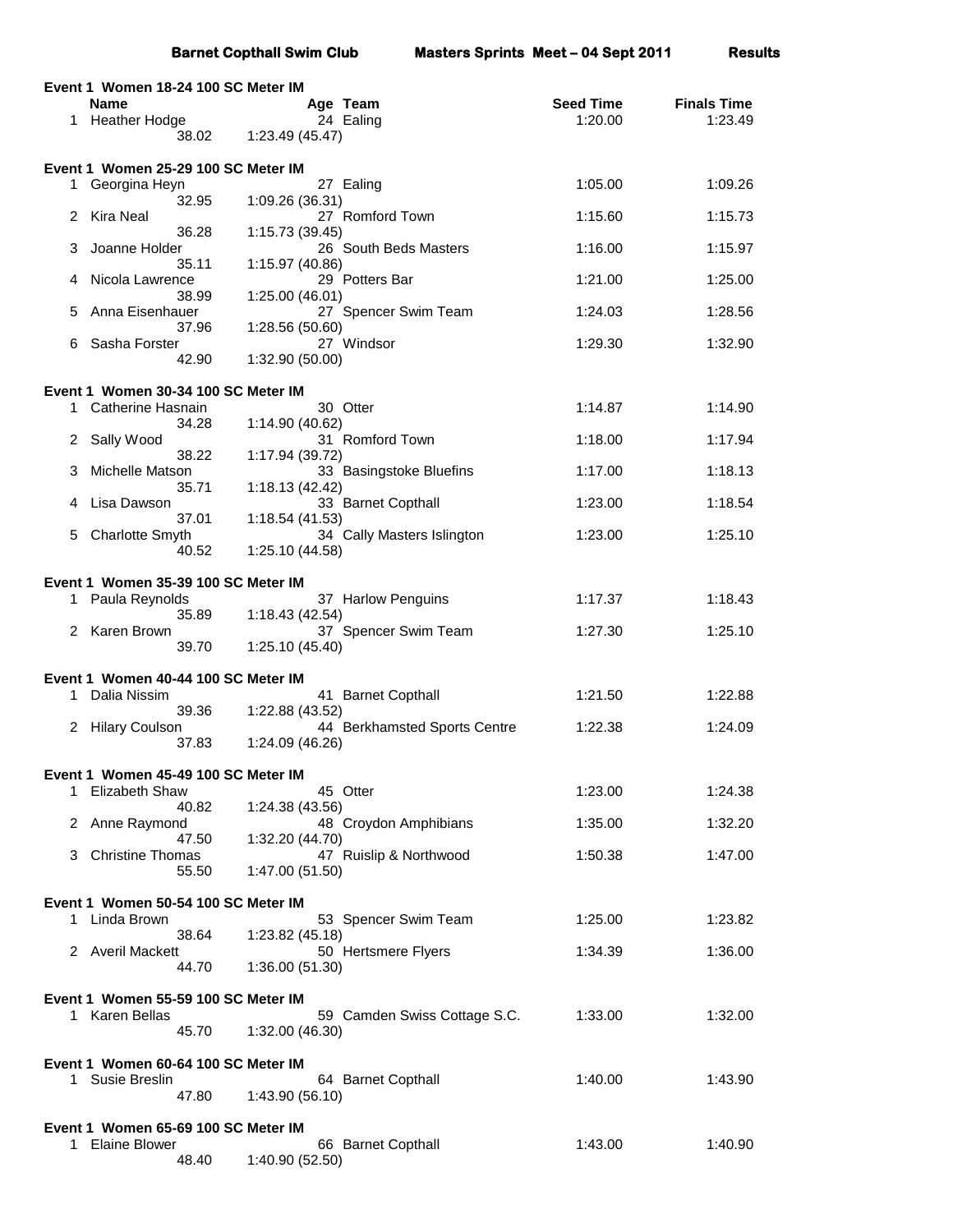|    |                                                                | <b>Barnet Copthall Swim Club</b>                         |                              | <b>Masters Sprints Meet - 04 Sept 2011</b> | <b>Results</b> |
|----|----------------------------------------------------------------|----------------------------------------------------------|------------------------------|--------------------------------------------|----------------|
|    | Event 2 Men 25-29 100 SC Meter Butterfly                       |                                                          |                              |                                            |                |
|    | 1 Graeme Spence<br>28.48                                       | 25 City of Oxford<br>1:00.12 (31.64)                     |                              | 59.44                                      | 1:00.12        |
|    | <b>Oliver Caldwell</b><br>29.48                                | 29 Otter<br>1:01.11 (31.63)                              |                              | 1:00.25                                    | 1:01.11        |
| 3  | Rhodri Humphreys<br>29.51                                      | 29 Royal Navy<br>1:02.92 (33.41)                         |                              | 1:04.66                                    | 1:02.92        |
|    | Event 2 Men 30-34 100 SC Meter Butterfly                       |                                                          |                              |                                            |                |
| 1. | David Roberts<br>29.09                                         | 30 Otter                                                 |                              | 1:01.00                                    | 1:02.12        |
| 2  | <b>Robert Small</b><br>28.94                                   | 1:02.12 (33.03)<br>1:03.45 (34.51)                       | 32 Perry Beeches Triple S    | 1:03.50                                    | 1:03.45        |
| З  | Benjamin Pennington<br>30.56                                   | 31 Spencer Swim Team<br>1:06.34 (35.78)                  |                              | 1:07.00                                    | 1:06.34        |
| 4  | Christoph Rahmede                                              | 32 Shiverers                                             |                              | 1:09.00                                    | 1:11.85        |
| 5  | 34.61<br><b>Richard Weatherhead</b><br>36.24                   | 1:11.85 (37.24)<br>30 Barnet Copthall<br>1:16.03 (39.79) |                              | 1:15.00                                    | 1:16.03        |
| 6  | <b>Michael Carse</b><br>36.47                                  | 32 Barnet Copthall<br>1:23.18(46.71)                     |                              | 1:25.00                                    | 1:23.18        |
|    |                                                                |                                                          |                              |                                            |                |
| 1  | Event 2 Men 35-39 100 SC Meter Butterfly<br>Nick Rusz<br>31.67 | 37 Griffins of Enfield<br>1:08.38 (36.71)                |                              | 1:08.00                                    | 1:08.38        |
|    | Nicola Carniato<br>38.68                                       | 1:22.31 (43.63)                                          | 35 Camden Swiss Cottage S.C. | 1:16.86                                    | 1:22.31        |
|    |                                                                |                                                          |                              |                                            |                |
| 1. | Event 2 Men 40-44 100 SC Meter Butterfly<br>David Griggs       | 43 Romford Town                                          |                              | 1:10.50                                    | 1:11.29        |
| 2  | 33.05<br>Gavin Barlow                                          | 1:11.29 (38.24)<br>43 Spencer Swim Team                  |                              | 1:08.50                                    | 1:11.74        |
|    | 33.63                                                          | 1:11.74(38.11)                                           |                              |                                            |                |
| 3  | Dougal Lumby<br>35.52                                          | 41 Broomfield Park<br>1:14.50 (38.98)                    |                              | 1:15.00                                    | 1:14.50        |
|    | Event 2 Men 50-54 100 SC Meter Butterfly                       |                                                          |                              |                                            |                |
|    | 1 Wray Shewell-Cooper<br>32.43                                 | 50 Potters Bar<br>1:12.03 (39.60)                        |                              | 1:09.00                                    | 1:12.03        |
|    | 2 Colin Leiper<br>34.67                                        | 52 Birmingham Masters<br>1:15.79 (41.12)                 |                              | 1:20.00                                    | 1:15.79        |
|    | Event 2 Men 55-59 100 SC Meter Butterfly                       |                                                          |                              |                                            |                |
|    | 1 Graham Powell                                                | 55 Luton                                                 |                              | 1:09.60                                    | 1:09.95        |
|    | 32.58<br>2 Peter Iles                                          | 1:09.95 (37.37)<br>58 South Beds Masters                 |                              | 1:25.00                                    | 1:21.43        |
|    | 38.07                                                          | 1:21.43 (43.36)                                          |                              |                                            |                |
|    | Event 2 Men 60-64 100 SC Meter Butterfly                       |                                                          |                              |                                            |                |
|    | 1 Ian Bays<br>41.70                                            | 60 Potters Bar<br>1:27.81(46.11)                         |                              | 1:35.00                                    | 1:27.81        |
|    | Event 2 Men 65-69 100 SC Meter Butterfly                       |                                                          |                              |                                            |                |
|    | 1 Derek Parr<br>37.33                                          | 67 Broomfield Park<br>1:17.84 (40.51)                    |                              | 1:18.00                                    | 1:17.84        |
|    | Event 3 Women 25-29 50 SC Meter Butterfly                      |                                                          |                              |                                            |                |
|    | 1 Emma Condren                                                 | 26 Spencer Swim Team                                     |                              | 35.00                                      | 33.17          |
| 2  | Anna Fenton                                                    |                                                          | 29 Camden Swiss Cottage S.C. | 34.07                                      | 33.42          |
|    | 3 Kira Neal<br>4 Nicola Lawrence                               | 27 Romford Town<br>29 Potters Bar                        |                              | 35.55<br>34.94                             | 34.87<br>35.81 |
| 5  | Anna Eisenhauer                                                | 27 Spencer Swim Team                                     |                              | 36.89                                      | 37.09          |
| 6  | Sasha Forster                                                  | 27 Windsor                                               |                              | 39.37                                      | 40.19          |
|    | Event 3 Women 30-34 50 SC Meter Butterfly                      |                                                          |                              |                                            |                |
|    | 1 Catherine Hasnain<br>2 Judith Kerr                           | 30 Otter<br>34 Spencer Swim Team                         |                              | 32.68<br>32.85                             | 32.30<br>32.79 |
|    | 3 Michelle Matson                                              | 33 Basingstoke Bluefins                                  |                              | 33.91                                      | 34.23          |
| 4  | Rebecca Adam                                                   |                                                          | 30 Cally Masters Islington   | 32.50                                      | 35.36          |
| 5  | <b>Charlotte Smyth</b>                                         |                                                          | 34 Cally Masters Islington   | 39.00                                      | 37.59          |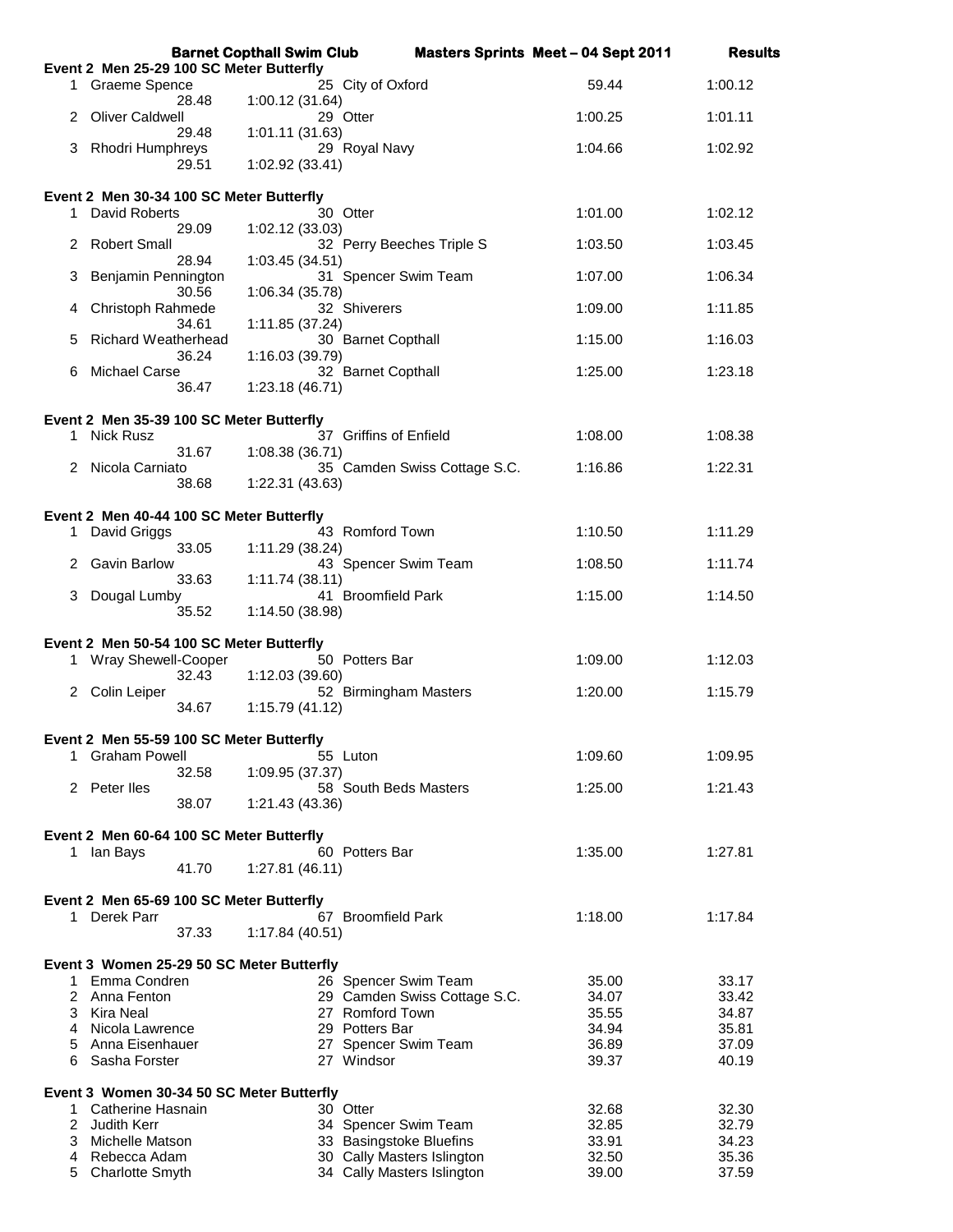|                | <b>Barnet Copthall Swim Club</b>           | <b>Masters Sprints Meet - 04 Sept 2011</b> |       | <b>Results</b> |  |
|----------------|--------------------------------------------|--------------------------------------------|-------|----------------|--|
| 6.             | Fiona Mildner                              | 33 Spencer Swim Team                       | 39.50 | 38.49          |  |
|                |                                            |                                            |       |                |  |
|                | Event 3 Women 35-39 50 SC Meter Butterfly  |                                            |       |                |  |
| 1.             | Joanne Pearce                              | 38 Chatteris Kingfisher                    | 31.30 | 31.69          |  |
|                | 2 Dani Harrison                            | 39 Potters Bar                             | 35.63 | 36.12          |  |
|                | 3 Karen Brown                              | 37 Spencer Swim Team                       | 36.20 | 36.14          |  |
|                | 4 Julie Sanders                            | 39 Romford Town                            | 35.50 | 37.49          |  |
|                | 5 Irina Gillham                            | 35 Spencer Swim Team                       | 39.42 | 41.37          |  |
|                |                                            |                                            |       |                |  |
|                | Event 3 Women 40-44 50 SC Meter Butterfly  |                                            |       |                |  |
|                | 1 Katrina Farrall                          | 41 Phoenix (Basildon)                      | 36.00 | 35.26          |  |
|                | 2 Judith Charman                           | 44 Ruislip & Northwood                     | 36.50 | 36.12          |  |
|                | 3 Catherine Shearn                         | 42 Basingstoke Bluefins                    | 37.47 | 36.30          |  |
|                | 4 Lucy Francis                             | 43 Camden Swiss Cottage S.C.               | 59.71 | 1:01.73        |  |
|                |                                            |                                            |       |                |  |
|                | Event 3 Women 45-49 50 SC Meter Butterfly  |                                            |       |                |  |
|                | 1 Elizabeth Shaw                           | 45 Otter                                   | 35.00 | 37.92          |  |
|                | 2 Christine Thomas                         | 47 Ruislip & Northwood                     | 59.32 | 53.02          |  |
|                |                                            |                                            |       |                |  |
|                | Event 3 Women 50-54 50 SC Meter Butterfly  |                                            |       |                |  |
|                | 1 Amanda Heath                             | 54 Spencer Swim Team                       | 36.50 | 35.64          |  |
|                | 2 Linda Brown                              | 53 Spencer Swim Team                       | 38.00 | 36.75          |  |
|                |                                            |                                            |       |                |  |
|                | Event 3 Women 55-59 50 SC Meter Butterfly  |                                            |       |                |  |
|                | 1 Karen Bellas                             | 59 Camden Swiss Cottage S.C.               | 42.00 | 39.78          |  |
|                |                                            |                                            |       |                |  |
|                | Event 3 Women 65-69 50 SC Meter Butterfly  |                                            |       |                |  |
|                | 1 Elaine Blower                            | 66 Barnet Copthall                         | 45.85 | 47.18          |  |
|                |                                            |                                            |       |                |  |
|                | Event 4 Men 25-29 50 SC Meter Breaststroke |                                            |       |                |  |
|                | 1 David Ebanks                             | 29 Romford Town                            | 31.09 | 32.59          |  |
|                | 2 Andrew Czyzewski                         | 28 Borough of Kirklees                     | 35.61 | 35.36          |  |
|                | 3 Darren Tucker                            | 29 Harlow Penguins                         | 36.00 | 36.33          |  |
|                |                                            |                                            |       |                |  |
|                | Event 4 Men 30-34 50 SC Meter Breaststroke |                                            |       |                |  |
|                | 1 Robert Small                             | 32 Perry Beeches Triple S                  | 32.50 | 32.06          |  |
|                | 2 David Roberts                            | 30 Otter                                   | 32.00 | 32.33          |  |
|                | 3 Enrico Hahn                              | 30 Otter                                   | 35.24 | 34.34          |  |
|                | 4 Adam Freer                               | 34 Barnet Copthall                         | 37.50 | 38.09          |  |
|                | 5 Andrew Jennison                          | 30 Cally Masters Islington                 | 39.65 | 39.05          |  |
| 6              | Peter Winter*                              | 31 Newmarket & District                    | 46.42 | 44.45          |  |
| $7^{\circ}$    | James O'Shea*                              | 33 Barnet Copthall                         | 47.37 | 47.43          |  |
|                | Event 4 Men 35-39 50 SC Meter Breaststroke |                                            |       |                |  |
| 1.             | Lee Peterson                               | 37 Braintree & Bocking                     | 32.10 | 32.11          |  |
| $\overline{2}$ | <b>Gareth Lewis</b>                        | 39 Gloucester Masters                      | 36.90 | 35.96          |  |
|                | 3 Adam Foreman                             | 38 Barnet Copthall                         | 52.00 | 42.84          |  |
|                | 4 Avise Perissinotto                       | 35 Camden Swiss Cottage S.C.               | 50.01 | 44.74          |  |
|                |                                            |                                            |       |                |  |
|                | Event 4 Men 40-44 50 SC Meter Breaststroke |                                            |       |                |  |
| 1.             | Mark Salway                                | 43 Mid-Sussex Marlins                      | 34.80 | 34.71          |  |
|                | 2 Paul Smoothy                             | 43 Spencer Swim Team                       | 36.75 | 36.14          |  |
|                | 3 David Griggs                             | 43 Romford Town                            | 37.00 | 37.28          |  |
|                | 4 Steve Langford                           | 42 Birmingham Masters                      | 38.04 | 39.13          |  |
| 5              | Daniele Davini                             | 44 Forum Sports Centre (Italy)             | 41.50 | 41.38          |  |
|                |                                            |                                            |       |                |  |
|                | Event 4 Men 45-49 50 SC Meter Breaststroke |                                            |       |                |  |
| 1              | Jonathan Refson                            | 46 Potters Bar                             | 38.81 | 39.34          |  |
|                | 2 Keith Spence                             | 45 South Beds Masters                      | 41.50 | 42.19          |  |
|                |                                            |                                            |       |                |  |
|                | Event 4 Men 50-54 50 SC Meter Breaststroke |                                            |       |                |  |
| 1.             | Wray Shewell-Cooper                        | 50 Potters Bar                             | 36.00 | 36.32          |  |
| $\overline{2}$ | Philip Holme                               | 52 Barnet Copthall                         | 36.50 | 37.62          |  |
| 3              | Colin Leiper                               | 52 Birmingham Masters                      | 40.50 | 39.52          |  |
| 4              | <b>Martin Stringer</b>                     | 53 Harlow Penguins                         | 40.04 | 40.91          |  |
| 5              | Jim Hunt                                   | 53 Birmingham Masters                      | 40.00 | 41.01          |  |
| 6              | Paul Wickland                              | 52 Havant & Waterlooville                  | 42.09 | 43.53          |  |
| $\overline{7}$ | <b>Graham Cawte</b>                        | 50 Havant & Waterlooville                  | 46.00 | 45.12          |  |

## **Event 4 Men 55-59 50 SC Meter Breaststroke**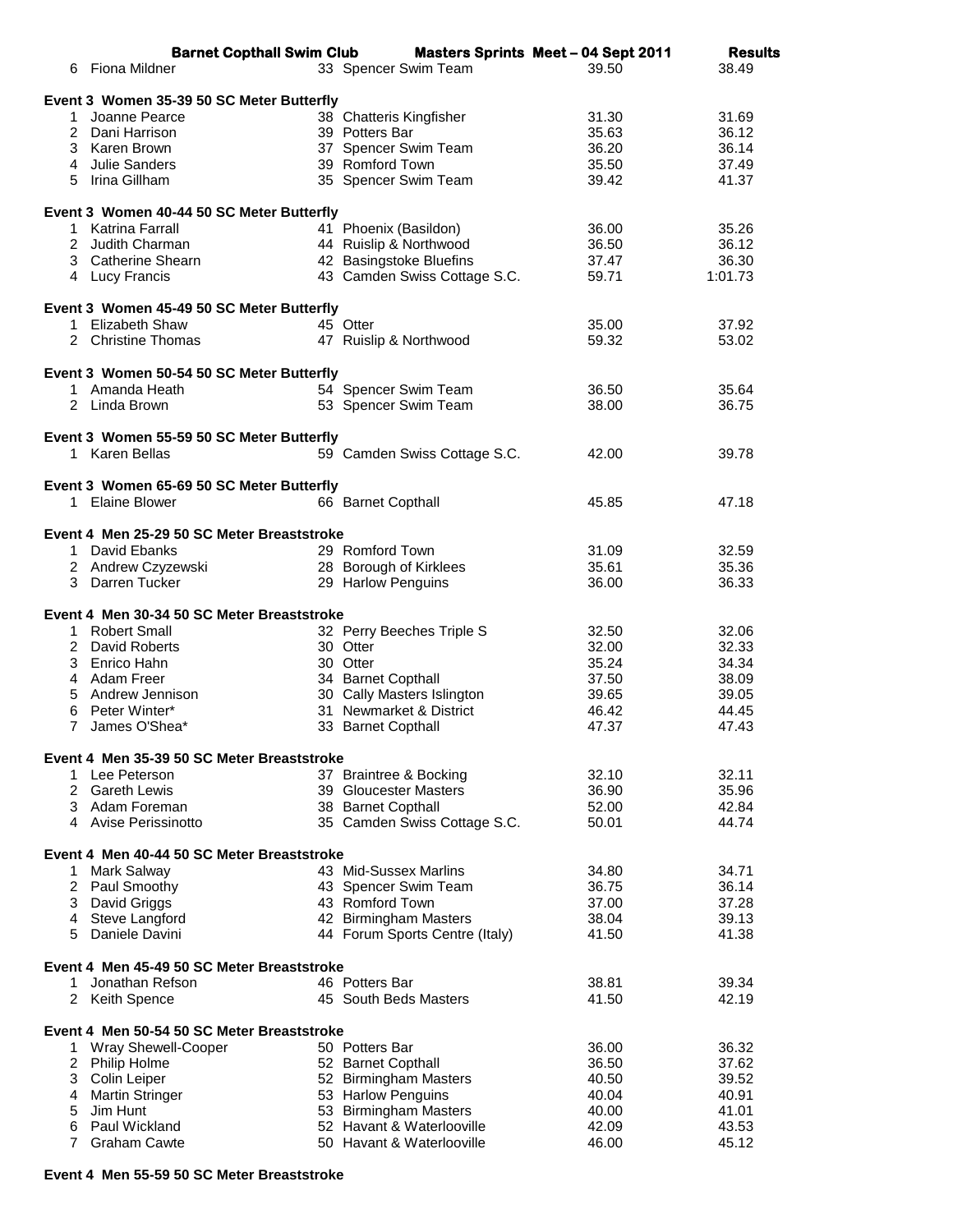|                                                                              | <b>Barnet Copthall Swim Club</b> |                              | <b>Masters Sprints Meet - 04 Sept 2011</b> | <b>Results</b> |
|------------------------------------------------------------------------------|----------------------------------|------------------------------|--------------------------------------------|----------------|
| <b>Christopher Marshall</b><br>1.                                            |                                  | 55 South Beds Masters        | 42.00                                      | 43.17          |
| Event 4 Men 60-64 50 SC Meter Breaststroke                                   |                                  |                              |                                            |                |
| 1 Ian Bays                                                                   |                                  | 60 Potters Bar               | 40.02                                      | 40.49          |
| Event 4 Men 65-69 50 SC Meter Breaststroke                                   |                                  |                              |                                            |                |
| 1 Derek Parr                                                                 |                                  | 67 Broomfield Park           | 48.00                                      | 44.32          |
| 2 John Limmer<br>3 Paul Clarke                                               |                                  | 67 Romford Town<br>69 Luton  | 44.00<br>46.00                             | 46.28<br>46.52 |
|                                                                              |                                  |                              |                                            |                |
| Event 4 Men 70-74 50 SC Meter Breaststroke<br>1 Alan Canham                  |                                  | 71 Harlow Penguins           | 41.73                                      | 41.98          |
| 2 Brian Reed                                                                 |                                  | 74 City of Oxford            | 48.50                                      | 51.43          |
|                                                                              |                                  |                              |                                            |                |
| Event 4 Men 75-79 50 SC Meter Breaststroke<br>1 Ted Evans                    |                                  | 76 Otter                     | 50.00                                      | 49.96          |
| 2 Michael Goddard                                                            |                                  | 75 Ruislip & Northwood       | 1:07.00                                    | 1:08.30        |
| Event 4 Men 80-84 50 SC Meter Breaststroke                                   |                                  |                              |                                            |                |
| 1 Robert Curr                                                                |                                  | 82 Serpentine                | 1:12.00                                    | 1:08.26        |
|                                                                              |                                  |                              |                                            |                |
| Event 5 Women 25-29 100 SC Meter Breaststroke<br>Georgina Heyn<br>1.         |                                  | 27 Ealing                    | 1:12.00                                    | 1:15.10        |
|                                                                              | 35.74<br>1:15.10 (39.36)         |                              |                                            |                |
| Sarah Pearse<br>2                                                            | 38.32<br>1:22.06 (43.74)         | 29 South Beds Masters        | 1:21.82                                    | 1:22.06        |
| Joanne Holder<br>3                                                           |                                  | 26 South Beds Masters        | 1:27.00                                    | 1:27.00        |
| 4 Laure Bacher-Fuentes                                                       | 42.27<br>1:27.00 (44.73)         | 28 Otter                     | 1:28.00                                    | 1:27.24        |
|                                                                              | 41.90<br>1:27.24 (45.34)         |                              |                                            |                |
|                                                                              |                                  |                              |                                            |                |
| Event 5 Women 30-34 100 SC Meter Breaststroke<br>Sally Wood<br>1.            |                                  | 31 Romford Town              | 1:25.00                                    | 1:26.93        |
|                                                                              | 1:26.93 (45.91)<br>41.02         |                              |                                            |                |
| 2 Charlotte Smyth                                                            | 45.17<br>1:32.70 (47.53)         | 34 Cally Masters Islington   | 1:35.00                                    | 1:32.70        |
|                                                                              |                                  |                              |                                            |                |
| Event 5 Women 35-39 100 SC Meter Breaststroke<br>Julie Sanders<br>1.         |                                  | 39 Romford Town              | 1:26.50                                    | 1:28.88        |
|                                                                              | 42.43<br>1:28.88 (46.45)         |                              |                                            |                |
| Kirsty Stewart*<br>2                                                         |                                  | 35 Bexhill                   | 2:44.17                                    | 2:49.26        |
|                                                                              | 1:14.60<br>2:49.26 (1:34.66)     |                              |                                            |                |
| Event 5 Women 40-44 100 SC Meter Breaststroke                                |                                  |                              |                                            |                |
| 1 Hilary Coulson                                                             | 45.07<br>1:37.12 (52.05)         | 44 Berkhamsted Sports Centre | 1:34.29                                    | 1:37.12        |
|                                                                              |                                  |                              |                                            |                |
| Event 5 Women 45-49 100 SC Meter Breaststroke<br><b>Elizabeth Shaw</b><br>1. |                                  | 45 Otter                     | 1:32.00                                    | 1:33.34        |
|                                                                              | 44.34<br>1:33.34 (49.00)         |                              |                                            |                |
| Anne Raymond<br>2                                                            |                                  | 48 Croydon Amphibians        | 1:37.00                                    | 1:38.16        |
| <b>Christine Thomas</b><br>3                                                 | 46.89<br>1:38.16 (51.27)         | 47 Ruislip & Northwood       | 1:51.63                                    | 1:55.17        |
|                                                                              | 55.81<br>1:55.17 (59.36)         |                              |                                            |                |
| Event 5 Women 50-54 100 SC Meter Breaststroke                                |                                  |                              |                                            |                |
| 1 Amanda Heath                                                               |                                  | 54 Spencer Swim Team         | 1:27.00                                    | 1:26.05        |
| Linda Brown<br>2                                                             | 41.68<br>1:26.05 (44.37)         | 53 Spencer Swim Team         | 1:34.00                                    | 1:32.61        |
|                                                                              | 44.26<br>1:32.61 (48.35)         |                              |                                            |                |
| Sara Perry<br>3                                                              |                                  | 54 Cally Masters Islington   | 1:37.00                                    | 1:36.80        |
|                                                                              | 46.94<br>1:36.80 (49.86)         |                              |                                            |                |
| Event 5 Women 55-59 100 SC Meter Breaststroke                                |                                  |                              |                                            |                |
| 1.<br><b>Christine Ayers</b>                                                 | 47.73<br>1:37.99 (50.26)         | 58 South Beds Masters        | 1:40.00                                    | 1:37.99        |
| Karen Bellas<br>2                                                            |                                  | 59 Camden Swiss Cottage S.C. | 1:49.00                                    | 1:38.23        |
| Sue Procter<br>3                                                             | 48.61<br>1:38.23 (49.62)         | 55 Barnet Copthall           | 1:45.00                                    | 1:43.17        |
|                                                                              | 51.54<br>1:43.17 (51.63)         |                              |                                            |                |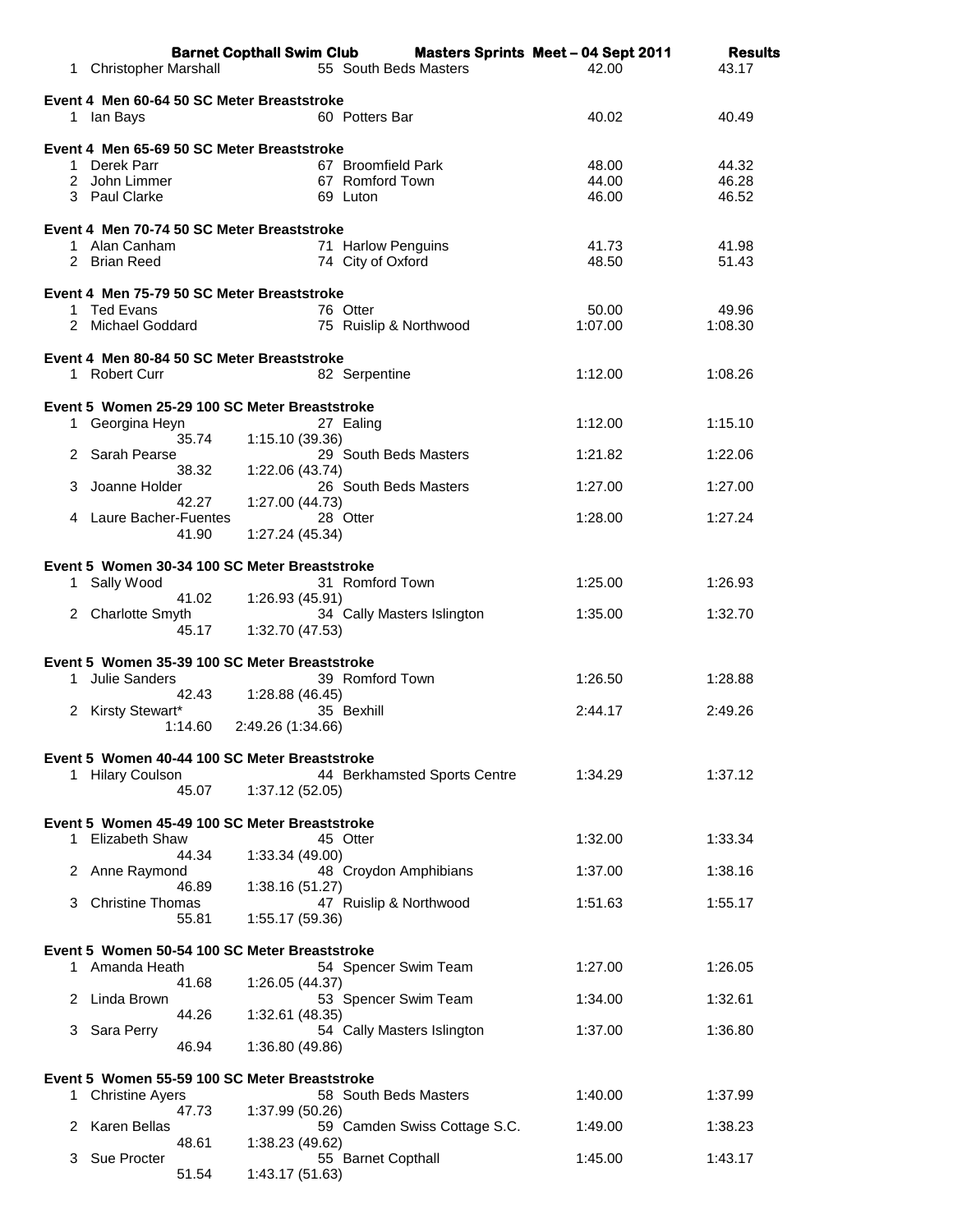|    |                            |         | <b>Barnet Copthall Swim Club</b>                                            |                              | <b>Masters Sprints Meet - 04 Sept 2011</b> | <b>Results</b> |
|----|----------------------------|---------|-----------------------------------------------------------------------------|------------------------------|--------------------------------------------|----------------|
|    | 4 Susan Green              | 57.39   | 1:59.53 (1:02.14)                                                           | 55 Camden Swiss Cottage S.C. | 1:55.00                                    | 1:59.53        |
|    |                            |         | Event 5 Women 65-69 100 SC Meter Breaststroke                               |                              |                                            |                |
|    | 1 Jean Thomas              |         |                                                                             | 67 Wellingborough            | 2:39.87                                    | 2:34.86        |
|    |                            | 1:14.59 | 2:34.86 (1:20.27)                                                           |                              |                                            |                |
|    |                            |         | Event 6 Men 30-34 100 SC Meter Backstroke                                   |                              |                                            |                |
|    | 1 Ashley Buck              |         |                                                                             | 31 Newmarket & District      | 1:04.50                                    | 1:00.46        |
| 2  | David Gelb                 | 29.52   | 1:00.46 (30.94)                                                             | 30 Barnet Copthall           | 1:04.00                                    | 1:03.78        |
| 3  | Benjamin Pennington        | 31.06   | 1:03.78 (32.72)                                                             | 31 Spencer Swim Team         | 1:04.00                                    | 1:05.27        |
| 4  | Andrew Jennison            | 31.66   | 1:05.27 (33.61)                                                             | 30 Cally Masters Islington   | 1:12.09                                    | 1:13.82        |
|    |                            | 36.17   | 1:13.82 (37.65)                                                             |                              |                                            |                |
| 5  | <b>Richard Weatherhead</b> | 38.05   | 1:18.06 (40.01)                                                             | 30 Barnet Copthall           | 1:15.00                                    | 1:18.06        |
| 6  | Peter Winter*              | 40.66   | 1:22.01 (41.35)                                                             | 31 Newmarket & District      | 1:22.45                                    | 1:22.01        |
|    | Dominic Ranaraja*          |         | 33 Ealing                                                                   |                              | 1:35.00                                    | DQ             |
|    |                            | 45.20   | 6.2 Left position on the back (other than to initiate a turn)<br>DQ (50.06) |                              |                                            |                |
|    |                            |         | Event 6 Men 35-39 100 SC Meter Backstroke                                   |                              |                                            |                |
|    | 1 Lee Peterson             | 29.92   | 1:02.17 (32.25)                                                             | 37 Braintree & Bocking       | 1:02.29                                    | 1:02.17        |
|    | 2 Nick Rusz                |         |                                                                             | 37 Griffins of Enfield       | 1:24.00                                    | 1:14.45        |
|    |                            | 36.73   | 1:14.45 (37.72)                                                             |                              |                                            |                |
|    |                            |         | Event 6 Men 40-44 100 SC Meter Backstroke                                   |                              | 1:10.00                                    | 1:06.92        |
| 1  | Philip McHugh              | 32.52   | 1:06.92(34.40)                                                              | 40 Camden Swiss Cottage S.C. |                                            |                |
| 2. | Steve Langford             | 35.21   | 1:10.99 (35.78)                                                             | 42 Birmingham Masters        | 1:12.89                                    | 1:10.99        |
| 3  | <b>Gavin Barlow</b>        | 38.33   | 1:20.39(42.06)                                                              | 43 Spencer Swim Team         | 1:15.50                                    | 1:20.39        |
|    |                            |         |                                                                             |                              |                                            |                |
|    | 1 Keith Spence             |         | Event 6 Men 45-49 100 SC Meter Backstroke                                   | 45 South Beds Masters        | 1:36.00                                    | 1:38.79        |
|    |                            | 47.54   | 1:38.79 (51.25)                                                             |                              |                                            |                |
|    |                            |         | Event 6 Men 50-54 100 SC Meter Backstroke                                   |                              |                                            |                |
|    | 1 Colin Leiper             | 39.52   | 1:21.85 (42.33)                                                             | 52 Birmingham Masters        | 1:28.00                                    | 1:21.85        |
|    |                            |         | Event 6 Men 55-59 100 SC Meter Backstroke                                   |                              |                                            |                |
|    | 1 Graham Powell            |         | 55 Luton                                                                    |                              | 1:10.20                                    | 1:13.66        |
|    |                            | 35.64   | 1:13.66 (38.02)                                                             |                              |                                            |                |
|    |                            |         | Event 6 Men 60-64 100 SC Meter Backstroke                                   |                              |                                            |                |
|    | 1 Malcolm Munro            | 40.55   | 64 Ealing<br>1:23.21 (42.66)                                                |                              | 1:23.33                                    | 1:23.21        |
|    |                            |         | Event 6 Men 65-69 100 SC Meter Backstroke                                   |                              |                                            |                |
|    | 1 Paul Clarke              |         | 69 Luton                                                                    |                              | 1:50.00                                    | 1:50.02        |
|    |                            | 53.67   | 1:50.02 (56.35)                                                             |                              |                                            |                |
|    | 1 Nigel Salsbury           |         | Event 6 Men 70-74 100 SC Meter Backstroke                                   | 71 Spencer Swim Team         | 1:30.00                                    | 1:30.11        |
|    |                            | 45.27   | 1:30.11(44.84)                                                              |                              |                                            |                |
|    |                            |         | Event 6 Men 75-79 100 SC Meter Backstroke                                   |                              |                                            |                |
|    | 1 Ted Evans                |         | 76 Otter                                                                    |                              | 1:50.73                                    | 1:46.13        |
| 2  | <b>Richard Harding</b>     | 50.79   | 1:46.13 (55.34)                                                             | 78 Spencer Swim Team         | 2:00.00                                    | 2:02.68        |
| 3  | Michael Goddard            | 59.08   | 2:02.68 (1:03.60)                                                           | 75 Ruislip & Northwood       | 2:09.00                                    | 2:12.83        |
|    |                            | 1:01.89 | 2:12.83 (1:10.94)                                                           |                              |                                            |                |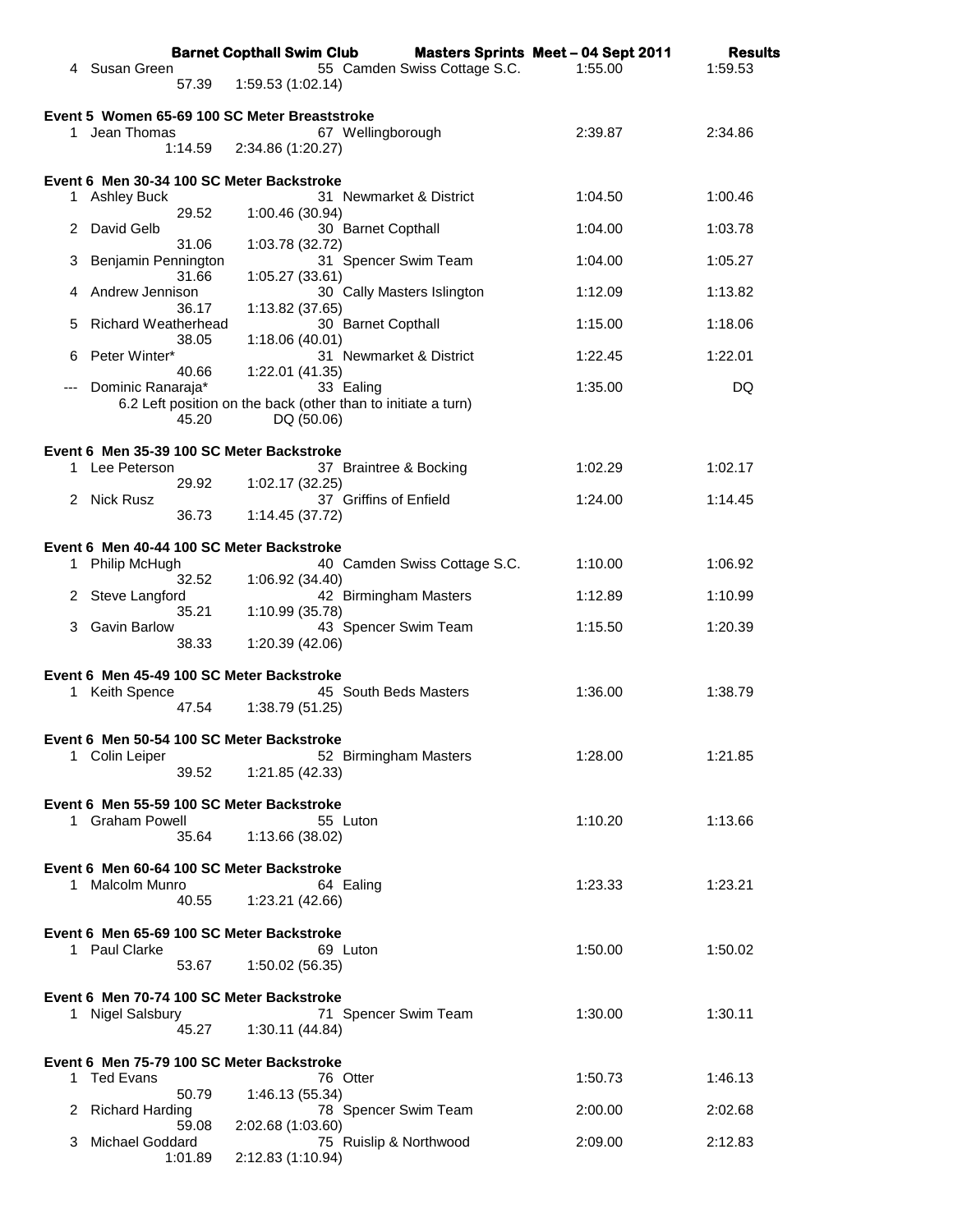| <b>Barnet Copthall Swim Club</b>           |                              | <b>Masters Sprints Meet - 04 Sept 2011</b> | <b>Results</b> |
|--------------------------------------------|------------------------------|--------------------------------------------|----------------|
| Event 7 Women 18-24 50 SC Meter Backstroke |                              |                                            |                |
| 1 Heather Hodge                            | 24 Ealing                    | 38.00                                      | 37.94          |
| 2 Olivia Curtin                            | 18 Newmarket & District      | 41.20                                      | 38.26          |
|                                            |                              |                                            |                |
| Event 7 Women 25-29 50 SC Meter Backstroke |                              |                                            |                |
| 1 Anna Fenton                              | 29 Camden Swiss Cottage S.C. | 33.21                                      | 33.02          |
| 2 Melanie Evans                            | 26 Barnet Copthall           | 34.50                                      | 33.63          |
| 3 Vicky Rogers                             | 27 Barnet Copthall           | 35.97                                      | 34.41          |
| 4 Sarah Pearse                             | 29 South Beds Masters        | 35.96                                      | 37.00          |
| 5 Anna Eisenhauer                          | 27 Spencer Swim Team         | 39.02                                      | 40.34          |
|                                            |                              |                                            |                |
| Event 7 Women 30-34 50 SC Meter Backstroke |                              |                                            |                |
| 1 Gina Hobson                              | 34 Otter                     | 33.50                                      | 33.19          |
| 2 Catherine Hasnain                        | 30 Otter                     | 32.97                                      | 33.28          |
| 3 Elizabeth Bellinger                      | 33 Out to Swim               | 36.00                                      | 34.61          |
| 4 Lisa Dawson                              | 33 Barnet Copthall           | 38.40                                      | 36.16          |
| 5 Liz Andersen                             | 31 Spencer Swim Team         | 38.10                                      | 37.08          |
|                                            |                              |                                            |                |
| Event 7 Women 35-39 50 SC Meter Backstroke |                              |                                            |                |
| 1 Paula Reynolds                           | 37 Harlow Penguins           | 35.67                                      | 35.95          |
| 2 Irina Gillham                            | 35 Spencer Swim Team         | 45.00                                      | 44.11          |
| 3 Kirsty Stewart*                          | 35 Bexhill                   | 1:14.77                                    | 1:18.67        |
|                                            |                              |                                            |                |
|                                            |                              |                                            |                |
| Event 7 Women 40-44 50 SC Meter Backstroke |                              |                                            |                |
| 1 Katrina Farrall                          | 41 Phoenix (Basildon)        | 38.00                                      | 37.23          |
| 2 Vicki Jessop                             | 43 Wellingborough            | 51.95                                      | 55.98          |
| 3 Lucy Francis                             | 43 Camden Swiss Cottage S.C. | 55.00                                      | 57.09          |
|                                            |                              |                                            |                |
| Event 7 Women 45-49 50 SC Meter Backstroke |                              |                                            |                |
| 1 Tina-Marie Parkin                        | 49 Havant & Waterlooville    | 40.00                                      | 38.91          |
| 2 Rosalyn Robertson                        | 49 Amersham                  | 41.80                                      | 45.31          |
| 3 Anne Raymond                             | 48 Croydon Amphibians        | 47.00                                      | 46.95          |
|                                            |                              |                                            |                |
| Event 7 Women 50-54 50 SC Meter Backstroke |                              |                                            |                |
| 1 Amanda Heath                             | 54 Spencer Swim Team         | 40.50                                      | 40.15          |
| 2 Linda Brown                              | 53 Spencer Swim Team         | 44.50                                      | 42.83          |
| 3 Averil Mackett                           | 50 Hertsmere Flyers          | 44.74                                      | 43.55          |
| 4 Karen Butterworth                        | 53 Ruislip & Northwood       | 49.23                                      | 48.64          |
|                                            |                              |                                            |                |
| Event 7 Women 55-59 50 SC Meter Backstroke |                              |                                            |                |
| 1 Catherine Beckett                        | 55 Winchester City Penguins  | 43.00                                      | 42.30          |
|                                            |                              |                                            |                |
| Event 7 Women 60-64 50 SC Meter Backstroke |                              |                                            |                |
| Susie Breslin<br>1                         | 64 Barnet Copthall           | 42.00                                      | 44.46          |
| 2<br>Judith Taylor                         | 61 Wellingborough            | 1:07.43                                    | 1:09.59        |
|                                            |                              |                                            |                |
| Event 7 Women 65-69 50 SC Meter Backstroke |                              |                                            |                |
| <b>Elaine Blower</b><br>1                  | 66 Barnet Copthall           | 45.70                                      | 45.99          |
| 2<br>Jean Thomas                           | 67 Wellingborough            | 1:15.94                                    | 1:17.19        |
|                                            |                              |                                            |                |
| Event 8 Men 18-24 50 SC Meter Freestyle    |                              |                                            |                |
| Stephen Pugh<br>1                          | 24 Griffins of Enfield       | 27.60                                      | 27.43          |
| 2 Simon Bays                               | 23 Potters Bar               | 29.81                                      | 29.85          |
| 3 Aidan Nicholls                           | 19 Dartford District         | 27.00                                      | 30.06          |
|                                            |                              |                                            |                |
| Event 8 Men 25-29 50 SC Meter Freestyle    |                              |                                            |                |
| 1 Andrew Czyzewski                         | 28 Borough of Kirklees       | 25.42                                      | 25.84          |
| 2 Oliver Caldwell                          | 29 Otter                     | 25.33                                      | 25.90          |
| 3 Rhodri Humphreys                         | 29 Royal Navy                | 26.30                                      | 26.05          |
|                                            | 29 Romford Town              |                                            |                |
| David Ebanks<br>4                          |                              | 25.95                                      | 26.92          |
| Pablo Rengifo<br>5                         | 29 Spencer Swim Team         | 28.00                                      | 28.52          |
| 6<br>Mark Strugnell                        | 27 Borough of Harrow         | 29.10                                      | 28.63          |
| 7<br>Darren Tucker                         | 29 Harlow Penguins           | 29.00                                      | 28.72          |
|                                            |                              |                                            |                |
| Event 8 Men 30-34 50 SC Meter Freestyle    |                              |                                            |                |
| David Roberts<br>1.                        | 30 Otter                     | 25.50                                      | 25.64          |
| 2 Robert Small                             | 32 Perry Beeches Triple S    | 26.00                                      | 25.79          |
| 3<br>Andrew Louw                           | 32 Otter                     | 25.69                                      | 25.83          |
| Joe Twyman<br>4                            | 34 Barnet Copthall           | 26.19                                      | 26.20          |
| <b>Chris Knee</b><br>$5 -$                 | 32 City of Leeds             | 25.74                                      | 26.46          |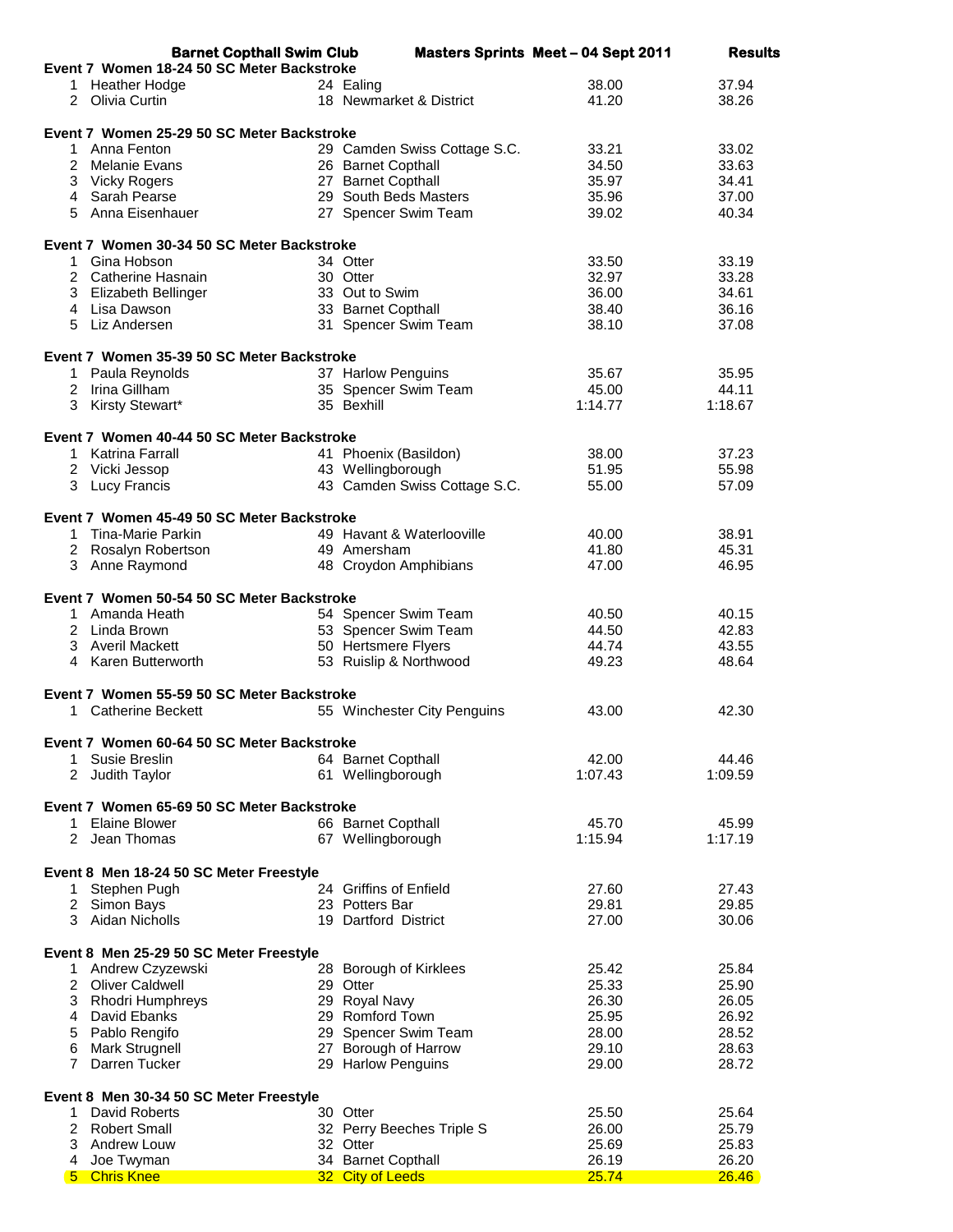|                | <b>Barnet Copthall Swim Club</b>                           |                 |                                 | <b>Masters Sprints Meet - 04 Sept 2011</b> | <b>Results</b> |
|----------------|------------------------------------------------------------|-----------------|---------------------------------|--------------------------------------------|----------------|
| 6              | Enrico Hahn                                                |                 | 30 Otter                        | 28.33                                      | 26.76          |
|                | 7 Andrew Jennison                                          |                 | 30 Cally Masters Islington      | 28.67                                      | 28.49          |
| 8              | Adam Freer                                                 |                 | 34 Barnet Copthall              | 29.00                                      | 29.60          |
|                | 9 Michael Carse                                            |                 | 32 Barnet Copthall              | 30.00                                      | 30.40          |
|                | 10 Christoph Rahmede                                       |                 | 32 Shiverers                    | 29.00                                      | 30.42          |
| 11             | Peter Winter*                                              |                 | 31 Newmarket & District         | 29.55                                      | 30.53          |
|                | 12 Dominic Ranaraja*                                       |                 | 33 Ealing                       | 36.00                                      | 35.17          |
|                |                                                            |                 |                                 |                                            |                |
|                | Event 8 Men 35-39 50 SC Meter Freestyle                    |                 |                                 |                                            |                |
| 1              | Craig Bransby                                              |                 | 37 London Boro of Enfield W P C | 25.50                                      | 26.05          |
|                | 2 Gareth Lewis                                             |                 | 39 Gloucester Masters           | 29.80                                      | 29.35          |
|                | 3 Nicola Carniato                                          |                 | 35 Camden Swiss Cottage S.C.    | 28.90                                      | 29.40          |
|                | 4 Adam Foreman                                             |                 | 38 Barnet Copthall              | 31.00                                      | 30.56          |
| 5              | Tim Abson                                                  |                 | 35 Barnet S.C                   | 31.00                                      | 31.72          |
| 6              | Avise Perissinotto                                         |                 | 35 Camden Swiss Cottage S.C.    | 37.88                                      | 34.56          |
|                |                                                            |                 |                                 |                                            |                |
|                | Event 8 Men 40-44 50 SC Meter Freestyle<br>1 Paul Clemence |                 | 41 East Leeds                   | <b>24.99</b>                               | 25.53          |
|                | 2 Philip McHugh                                            |                 | 40 Camden Swiss Cottage S.C.    | 27.00                                      | 26.18          |
|                | 3 Mark Salway                                              |                 | 43 Mid-Sussex Marlins           | 26.20                                      | 26.66          |
|                | 4 Steve Langford                                           |                 | 42 Birmingham Masters           | 27.91                                      | 28.05          |
|                | 5 Paul Smoothy                                             |                 |                                 |                                            |                |
|                |                                                            |                 | 43 Spencer Swim Team            | 28.75                                      | 28.77          |
| 6              | David Griggs                                               |                 | 43 Romford Town                 | 29.00                                      | 29.34          |
| $\overline{7}$ | <b>Gavin Barlow</b>                                        |                 | 43 Spencer Swim Team            | 27.50                                      | 29.35          |
|                | Event 8 Men 45-49 50 SC Meter Freestyle                    |                 |                                 |                                            |                |
| 1.             | Jonathan Refson                                            |                 | 46 Potters Bar                  | 30.88                                      | 31.16          |
|                |                                                            |                 |                                 |                                            |                |
|                | Event 8 Men 50-54 50 SC Meter Freestyle                    |                 |                                 |                                            |                |
|                | 1 Wray Shewell-Cooper                                      |                 | 50 Potters Bar                  | 29.00                                      | 29.23          |
|                | 2 Paul Nicholson                                           |                 | 54 Carlisle Masters             | 30.50                                      | 29.79          |
|                | 3 Colin Leiper                                             |                 | 52 Birmingham Masters           | 31.50                                      | 30.52          |
|                | 4 Martin Stringer                                          |                 | 53 Harlow Penguins              | 31.04                                      | 31.02          |
|                | 5 Graham Cawte                                             |                 | 50 Havant & Waterlooville       | 34.08                                      | 32.74          |
| 6              | David Kaczmaryk                                            |                 | 52 Wellingborough               | 32.91                                      | 33.40          |
| $\overline{7}$ | Jim Hunt                                                   |                 | 53 Birmingham Masters           | 36.00                                      | 34.77          |
|                |                                                            |                 |                                 |                                            |                |
|                | Event 8 Men 55-59 50 SC Meter Freestyle                    |                 |                                 |                                            |                |
| 1              | <b>Christopher Marshall</b>                                |                 | 55 South Beds Masters           | 32.00                                      | 31.90          |
|                | 2 Peter Iles                                               |                 | 58 South Beds Masters           | 32.00                                      | 32.00          |
| 3 <sup>1</sup> | John Munday                                                |                 | 56 Windsor                      | 31.93                                      | 32.29          |
|                | Event 8 Men 65-69 50 SC Meter Freestyle                    |                 |                                 |                                            |                |
|                | 1 Derek Parr                                               |                 | 67 Broomfield Park              | 35.00                                      | 34.38          |
|                | 2 Paul Clarke                                              |                 | 69 Luton                        | 38.10                                      | 37.52          |
|                | 3 Michael Thomas                                           |                 | 65 Barnet Copthall              | 39.50                                      | 39.62          |
|                | 4 John Limmer                                              |                 | 67 Romford Town                 | 42.50                                      | 41.91          |
|                |                                                            |                 |                                 |                                            |                |
|                | Event 8 Men 70-74 50 SC Meter Freestyle                    |                 |                                 |                                            |                |
| 1              | John Tennant                                               |                 | 72 Birmingham Masters           | 32.35                                      | 33.17          |
|                | 2 Brian Reed                                               |                 | 74 City of Oxford               | 38.50                                      | 36.05          |
|                | 3 Alan Canham                                              |                 | 71 Harlow Penguins              | 39.99                                      | 38.14          |
|                |                                                            |                 |                                 |                                            |                |
|                | Event 8 Men 75-79 50 SC Meter Freestyle                    |                 |                                 |                                            |                |
|                | 1 Ted Evans                                                |                 | 76 Otter                        | 36.50                                      | 37.58          |
|                | 2 Irving Dixon                                             |                 | 77 Spencer Swim Team            | 38.00                                      | 43.54          |
|                | 3 Michael Goddard                                          |                 | 75 Ruislip & Northwood          | 45.00                                      | 47.64          |
|                | 4 Richard Harding                                          |                 | 78 Spencer Swim Team            | 50.00                                      | 48.93          |
|                | Event 8 Men 80-84 50 SC Meter Freestyle                    |                 |                                 |                                            |                |
|                | 1 Robert Curr                                              |                 | 82 Serpentine                   | 59.00                                      | 57.29          |
|                |                                                            |                 |                                 |                                            |                |
|                | Event 9 Women 18-24 100 SC Meter Freestyle                 |                 |                                 |                                            |                |
| 1.             | Olivia Curtin                                              |                 | 18 Newmarket & District         | 1:12.40                                    | 1:10.17        |
|                | 33.53                                                      | 1:10.17 (36.64) |                                 |                                            |                |
|                | 2 Rebecca Farrell                                          |                 | 19 Dartford District            | 1:25.00                                    | 1:20.35        |
|                | 37.31                                                      | 1:20.35 (43.04) |                                 |                                            |                |
|                | Event 9 Women 25-29 100 SC Meter Freestyle                 |                 |                                 |                                            |                |
| 1.             | Georgina Heyn                                              |                 | 27 Ealing                       | 56.85                                      | 59.56          |
|                |                                                            |                 |                                 |                                            |                |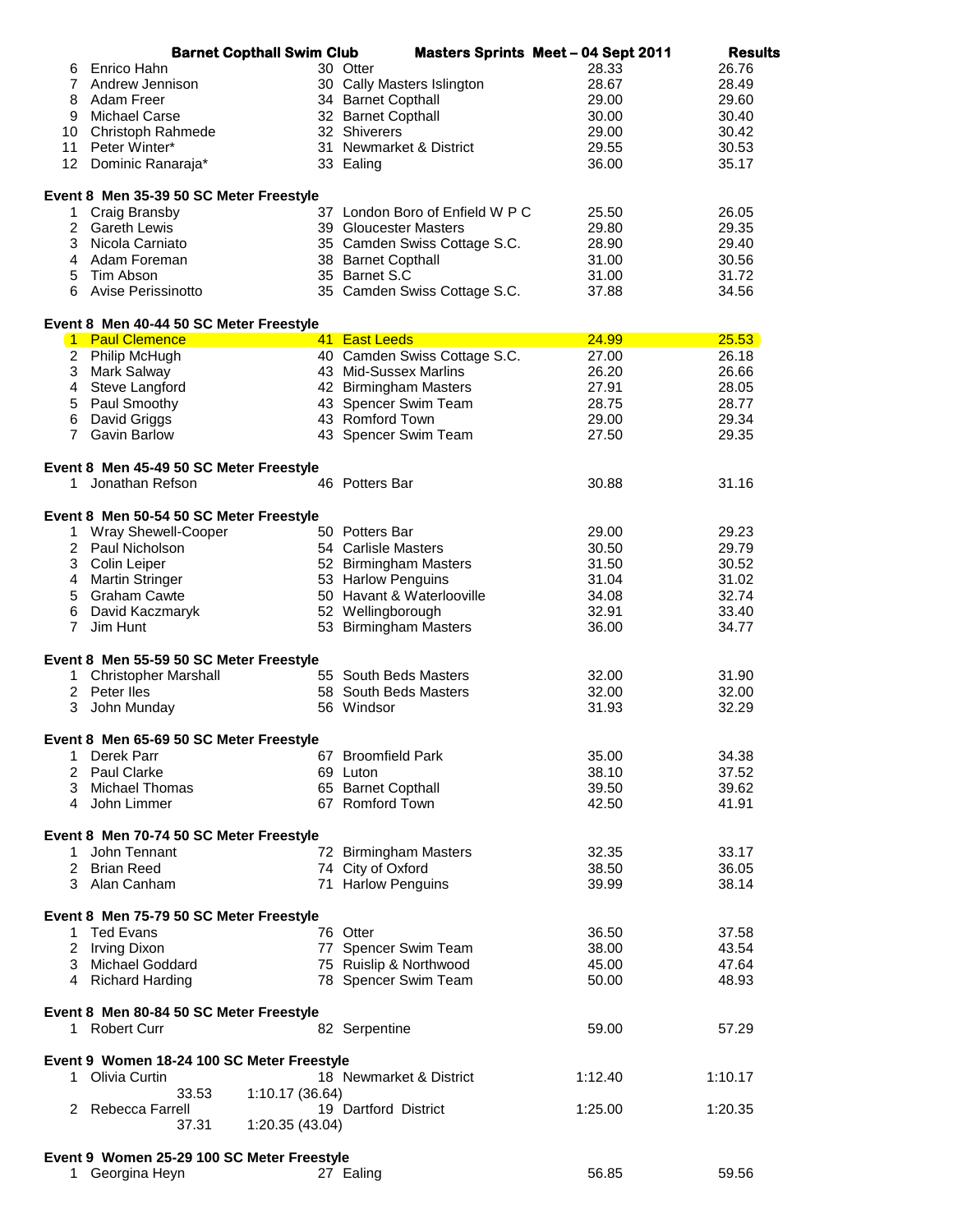|    |                                                                   | <b>Barnet Copthall Swim Club</b>         |                              | <b>Masters Sprints Meet - 04 Sept 2011</b> | <b>Results</b> |
|----|-------------------------------------------------------------------|------------------------------------------|------------------------------|--------------------------------------------|----------------|
| 2  | 28.63<br>Laure Bacher-Fuentes                                     | 59.56 (30.93)<br>28 Otter                |                              | 1:03.00                                    | 1:03.12        |
| З  | 30.61<br>Kira Neal                                                | 1:03.12 (32.51)<br>27 Romford Town       |                              | 1:04.20                                    | 1:03.69        |
| 4  | 30.71<br>Samantha Effemey                                         | 1:03.69 (32.98)                          | 26 Camden Swiss Cottage S.C. | 1:03.00                                    | 1:04.40        |
| 5  | 30.73<br><b>Melanie Evans</b>                                     | 1:04.40 (33.67)<br>26 Barnet Copthall    |                              | 1:06.00                                    | 1:05.12        |
| 6  | 31.06<br>Joanne Holder                                            | 1:05.12 (34.06)                          | 26 South Beds Masters        | 1:08.00                                    | 1:06.66        |
| 7  | 32.06<br>Emma Condren                                             | 1:06.66 (34.60)                          | 26 Spencer Swim Team         | 1:12.00                                    | 1:07.53        |
| 8  | 32.02<br><b>Vicky Rogers</b>                                      | 1:07.53 (35.51)<br>27 Barnet Copthall    |                              | 1:08.43                                    | 1:08.05        |
| 9  | 33.76<br><b>Fiona Mcwhirter</b>                                   | 1:08.05 (34.29)                          | 27 Camden Swiss Cottage S.C. | 1:15.00                                    | 1:15.51        |
|    | 34.83                                                             | 1:15.51 (40.68)                          |                              |                                            |                |
| 1  | Event 9 Women 30-34 100 SC Meter Freestyle<br>Elizabeth Bellinger | 33 Out to Swim                           |                              | 1:05.50                                    | 1:03.05        |
| 2  | 30.45<br>Gina Hobson                                              | 1:03.05 (32.60)<br>34 Otter              |                              | 1:03.00                                    | 1:03.39        |
|    | 30.41                                                             | 1:03.39 (32.98)                          |                              |                                            |                |
| 3  | Judith Kerr<br>31.96                                              | 1:06.11 (34.15)                          | 34 Spencer Swim Team         | 1:07.90                                    | 1:06.11        |
| 4  | Michelle Matson<br>32.88                                          | 1:08.90 (36.02)                          | 33 Basingstoke Bluefins      | 1:08.00                                    | 1:08.90        |
| 5  | Rebecca Adam<br>33.06                                             | 1:10.73 (37.67)                          | 30 Cally Masters Islington   | 1:10.00                                    | 1:10.73        |
|    | Event 9 Women 35-39 100 SC Meter Freestyle                        |                                          |                              |                                            |                |
| 1. | Joanne Pearce                                                     | 38 Chatteris Kingfisher                  |                              | 1:05.80                                    | 1:05.05        |
|    | 31.31<br>Karen Brown                                              | 1:05.05 (33.74)                          | 37 Spencer Swim Team         | 1:11.20                                    | 1:12.23        |
| 3  | 34.19<br>Dani Harrison                                            | 1:12.23(38.04)<br>39 Potters Bar         |                              | 1:12.11                                    | 1:12.66        |
| 4  | 34.31<br>Irina Gillham                                            | 1:12.66 (38.35)                          | 35 Spencer Swim Team         | 1:13.81                                    | 1:14.23        |
| 5  | 36.37<br>Kirsty Stewart*                                          | 1:14.23 (37.86)<br>35 Bexhill            |                              | 2:01.65                                    | 2:06.71        |
|    | 56.78                                                             | 2:06.71 (1:09.93)                        |                              |                                            |                |
| 1  | Event 9 Women 40-44 100 SC Meter Freestyle<br>Dalia Nissim        | 41 Barnet Copthall                       |                              | 1:08.41                                    | 1:09.76        |
| 2  | 33.80<br>Amanda Goodman                                           | 1:09.76 (35.96)<br>41 Phoenix (Basildon) |                              | 1:13.00                                    | 1:10.89        |
| 3  | 33.69<br>Judith Charman                                           | 1:10.89 (37.20)                          | 44 Ruislip & Northwood       | 1:12.00                                    | 1:12.07        |
| 4  | 34.43<br><b>Hilary Coulson</b>                                    | 1:12.07 (37.64)                          | 44 Berkhamsted Sports Centre | 1:13.79                                    | 1:13.54        |
| 5  | 34.72<br>Vicki Jessop                                             | 1:13.54 (38.82)<br>43 Wellingborough     |                              | 1:45.29                                    | 1:43.25        |
| 6  | 49.04<br>Lucy Francis                                             | 1:43.25 (54.21)                          | 43 Camden Swiss Cottage S.C. | 1:42.00                                    | 1:46.26        |
|    | 48.54                                                             | 1:46.26 (57.72)                          |                              |                                            |                |
|    | Event 9 Women 45-49 100 SC Meter Freestyle                        |                                          |                              |                                            |                |
| 1  | Natalie Bateson<br>34.03                                          | 45 Barnet Copthall<br>1:12.51 (38.48)    |                              | 1:12.00                                    | 1:12.51        |
| 2  | <b>Elizabeth Shaw</b><br>35.58                                    | 45 Otter<br>1:13.67 (38.09)              |                              | 1:12.00                                    | 1:13.67        |
| 3  | Anne Raymond<br>38.58                                             |                                          | 48 Croydon Amphibians        | 1:19.00                                    | 1:20.12        |
| 4  | <b>Christine Thomas</b><br>41.97                                  | 1:20.12 (41.54)<br>1:27.61 (45.64)       | 47 Ruislip & Northwood       | 1:39.00                                    | 1:27.61        |
|    |                                                                   |                                          |                              |                                            |                |
|    | Event 9 Women 50-54 100 SC Meter Freestyle<br>1 Linda Brown       |                                          | 53 Spencer Swim Team         | 1:14.00                                    | 1:13.58        |
| 2  | 35.25<br>Lynne Jones                                              | 1:13.58 (38.33)                          | 53 Havant & Waterlooville    | 1:22.00                                    | 1:14.35        |
|    |                                                                   |                                          |                              |                                            |                |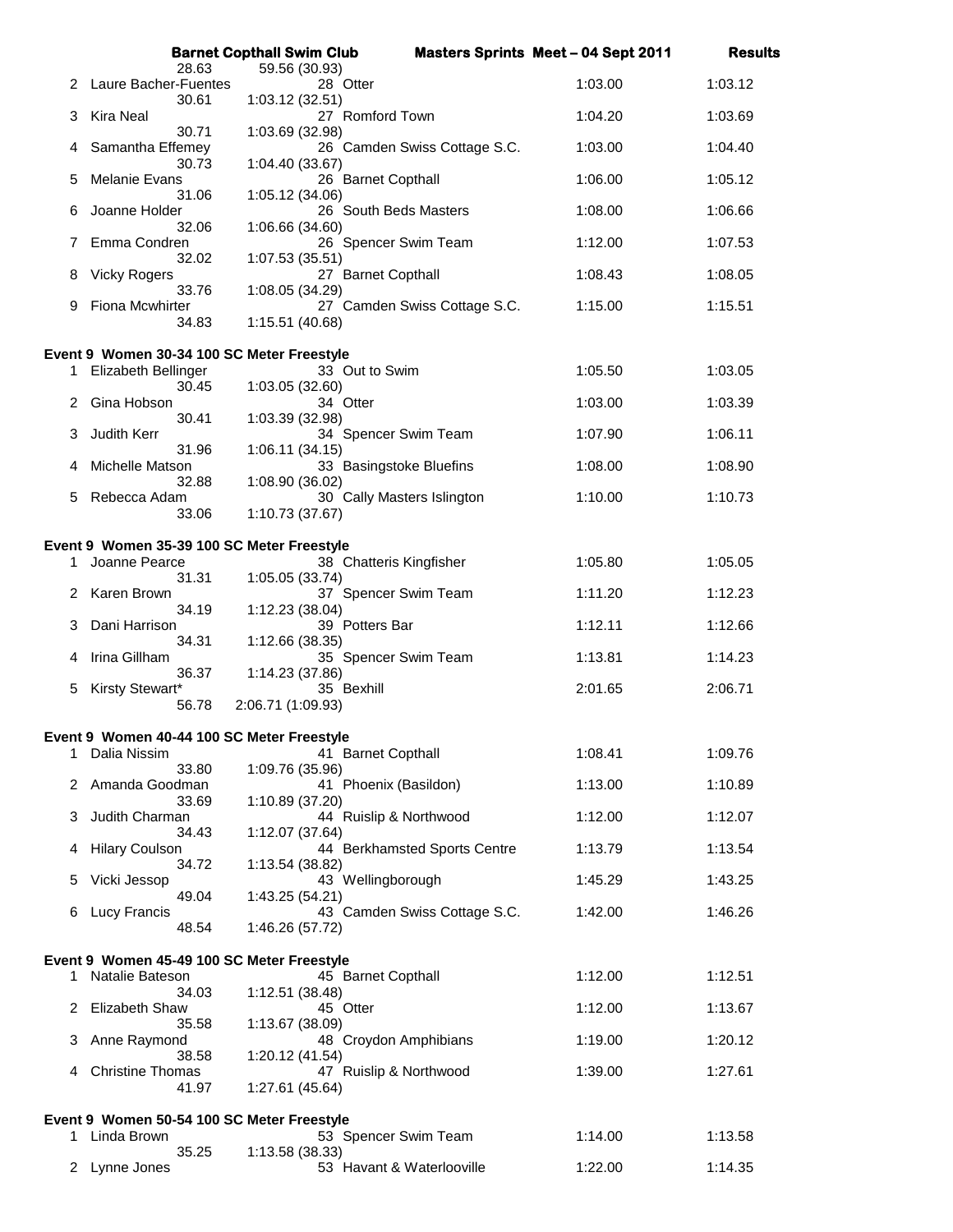|    |                                                                | <b>Barnet Copthall Swim Club</b>                         |                              | <b>Masters Sprints Meet - 04 Sept 2011</b> | <b>Results</b> |
|----|----------------------------------------------------------------|----------------------------------------------------------|------------------------------|--------------------------------------------|----------------|
| 3. | 35.23<br>Sara Perry                                            | 1:14.35 (39.12)                                          | 54 Cally Masters Islington   | 1:17.00                                    | 1:15.68        |
| 4  | 36.53<br><b>Averil Mackett</b>                                 | 1:15.68 (39.15)                                          | 50 Hertsmere Flyers          | 1:30.00                                    | 1:26.35        |
|    | 39.67<br>Karen Butterworth                                     | 1:26.35 (46.68)                                          |                              | 1:34.29                                    |                |
| 5. | 45.10                                                          | 1:34.90 (49.80)                                          | 53 Ruislip & Northwood       |                                            | 1:34.90        |
|    | Event 9 Women 55-59 100 SC Meter Freestyle                     |                                                          |                              |                                            |                |
|    | 1 Catherine Beckett<br>36.53                                   | 1:14.91 (38.38)                                          | 55 Winchester City Penguins  | 1:17.00                                    | 1:14.91        |
| 2  | Karen Bellas<br>37.86                                          | 1:16.69 (38.83)                                          | 59 Camden Swiss Cottage S.C. | 1:19.00                                    | 1:16.69        |
| 3. | <b>Christine Ayers</b>                                         |                                                          | 58 South Beds Masters        | 1:20.00                                    | 1:21.65        |
| 4  | 37.95<br>Sue Procter                                           | 1:21.65 (43.70)<br>55 Barnet Copthall                    |                              | 1:24.00                                    | 1:23.10        |
| 5. | 38.74<br>Susan Green                                           | 1:23.10 (44.36)                                          | 55 Camden Swiss Cottage S.C. | 1:38.00                                    | 1:40.07        |
|    | 46.74                                                          | 1:40.07 (53.33)                                          |                              |                                            |                |
|    | Event 9 Women 60-64 100 SC Meter Freestyle                     |                                                          |                              |                                            |                |
|    | 1 Vicki Buck<br>42.93                                          | 1:30.30 (47.37)                                          | 61 Sudbury & District        | 1:26.79                                    | 1:30.30        |
|    | 2 Judith Taylor<br>1:00.39                                     | 61 Wellingborough<br>2:08.03 (1:07.64)                   |                              | 2:04.02                                    | 2:08.03        |
|    | Event 9 Women 65-69 100 SC Meter Freestyle                     |                                                          |                              |                                            |                |
|    | 1 Jean Thomas                                                  | 67 Wellingborough                                        |                              | 2:37.65                                    | 2:36.79        |
|    | 1:14.36                                                        | 2:36.79 (1:22.43)                                        |                              |                                            |                |
| 1  | <b>Barnet Copthall</b>                                         | Event 10 Men 120-159 200 SC Meter Medley Relay<br>Α      |                              | <b>NT</b>                                  | 2:06.43        |
|    | 31.97<br>Spencer Swim Team                                     | 1:08.62 (36.65)<br>Α                                     | 1:37.30 (28.68)              | 2:06.43 (29.13)<br>NT                      | 2:08.96        |
|    | 31.00<br><b>Griffins of Enfield</b>                            | 1:06.95 (35.95)                                          | 1:39.89 (32.94)              | 2:08.96 (29.07)<br>NT                      | 2:12.73        |
| 3. | 32.17                                                          | A<br>1:11.92(39.75)                                      | 1:42.25 (30.33)              | 2:12.73 (30.48)                            |                |
|    |                                                                | Event 11 Women 120-159 200 SC Meter Medley Relay         |                              |                                            |                |
| 1. | Spencer Swim Team<br>37.47                                     | A<br>1:18.16 (40.69)                                     | 1:51.89 (33.73)              | NT<br>2:24.38 (32.49)                      | 2:24.38        |
|    |                                                                | Event 12 Mixed 100-119 200 SC Meter Freestyle Relay      |                              |                                            |                |
|    | --- Barnet Copthall                                            | A                                                        |                              | NT                                         | DQ             |
|    | 29.86                                                          | 1:00.35 (30.49)                                          | 1:27.65 (27.30)              | DQ (31.83)                                 |                |
| 1. | <b>Barnet Copthall</b>                                         | Event 12 Mixed 120-159 200 SC Meter Freestyle Relay<br>Α |                              | NT                                         | 2:02.38        |
|    | 31.27<br>2 Spencer Swim Team                                   | 1:03.02 (31.75)<br>A                                     | 1:32.72 (29.70)              | 2:02.38 (29.66)<br>NT                      | 2:04.08        |
|    | 29.15                                                          | 1:03.32(34.17)                                           | 1:37.80 (34.48)              | 2:04.08 (26.28)                            |                |
|    |                                                                | Event 12 Mixed 160-199 200 SC Meter Freestyle Relay      |                              |                                            |                |
| 1. | South Beds Masters<br>31.57                                    | Α<br>1:02.14(30.57)                                      | 1:32.33(30.19)               | NT<br>2:03.55 (31.22)                      | 2:03.55        |
|    | 2 Potters Bar<br>32.44                                         | Α<br>1:03.88 (31.44)                                     | 1:36.94 (33.06)              | NT<br>2:05.01 (28.07)                      | 2:05.01        |
|    |                                                                |                                                          |                              |                                            |                |
|    | 1 Havant & Waterlooville                                       | Event 12 Mixed 200-239 200 SC Meter Freestyle Relay<br>Α |                              | NT                                         | 2:25.40        |
|    | 34.36                                                          | 1:15.83(41.47)                                           | 1:57.39 (41.56)              | 2:25.40 (28.01)                            |                |
|    |                                                                | Event 12 Mixed 240-279 200 SC Meter Freestyle Relay      |                              |                                            |                |
|    | 1 Spencer Swim Team<br>34.22                                   | A<br>1:09.38(35.16)                                      | 1:52.32 (42.94)              | <b>NT</b><br>2:25.07 (32.75)               | 2:25.07        |
|    |                                                                |                                                          |                              |                                            |                |
| 1. | Event 13 Women 18-24 25 SC Meter Freestyle<br>Judith Nicholson |                                                          | 23 Griffins of Enfield       | 15.00                                      | 15.84          |
|    |                                                                |                                                          |                              |                                            |                |

## **Event 13 Women 25-29 25 SC Meter Freestyle**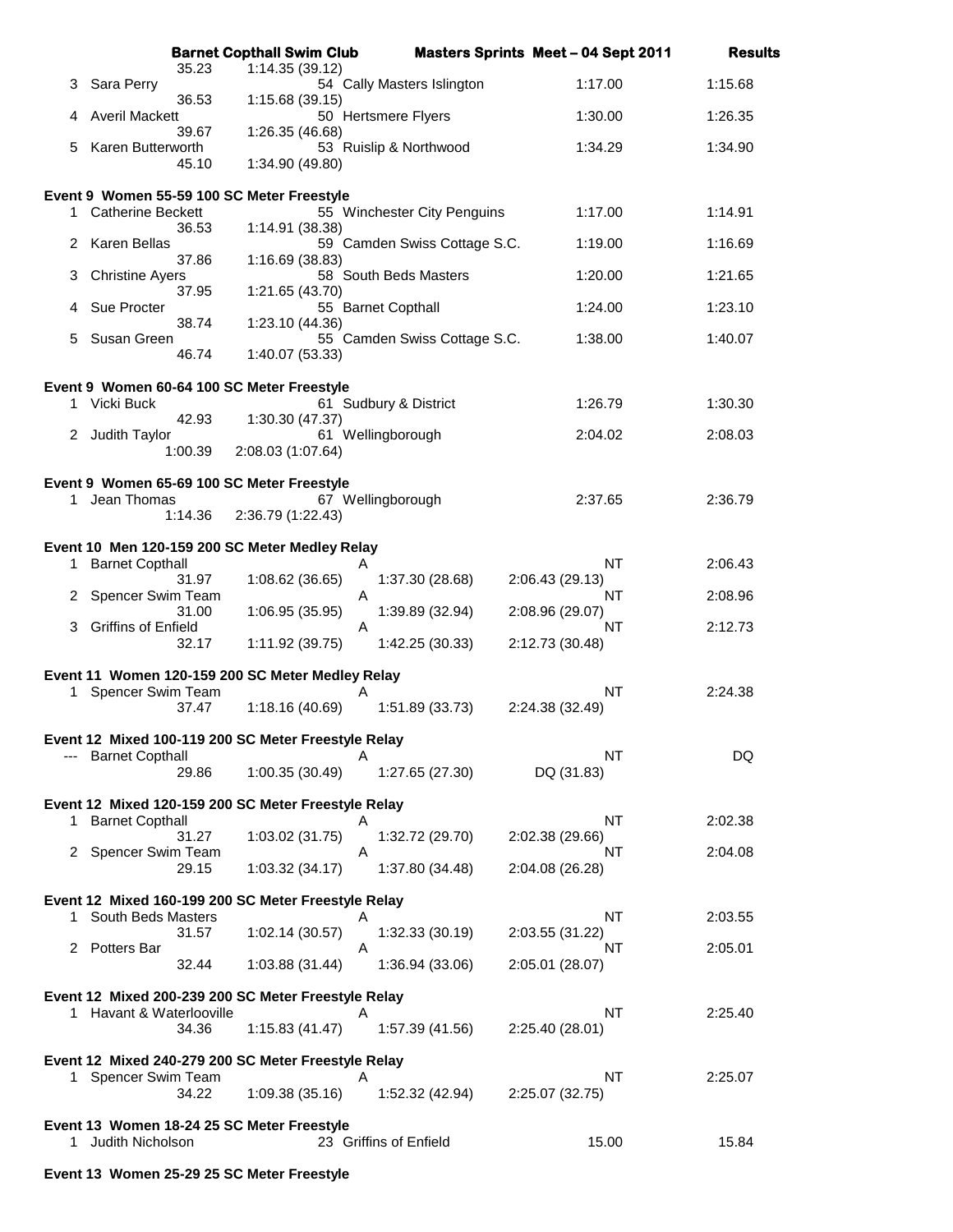|    | <b>Barnet Copthall Swim Club</b>                            | <b>Masters Sprints Meet - 04 Sept 2011</b> |                | <b>Results</b> |
|----|-------------------------------------------------------------|--------------------------------------------|----------------|----------------|
|    | 1 Georgina Heyn                                             | 27 Ealing                                  | 12.50          | 13.10          |
|    | 2 Anna Fenton                                               | 29 Camden Swiss Cottage S.C.               | 15.09          | 14.33          |
|    | 3 Fiona Mcwhirter                                           | 27 Camden Swiss Cottage S.C.               | 16.50          | 15.95          |
|    |                                                             |                                            |                |                |
|    | Event 13 Women 30-34 25 SC Meter Freestyle<br>1 Gina Hobson | 34 Otter                                   | 12.70          | 13.61          |
|    |                                                             |                                            |                |                |
|    | Event 13 Women 35-39 25 SC Meter Freestyle                  |                                            |                |                |
|    | 1 Karen Brown                                               | 37 Spencer Swim Team                       | 15.70          | 15.84          |
|    | 2 Melissa Spears                                            | 38 Barnet Copthall                         | 16.02          | 16.85          |
|    | 3 Kirsty Stewart*                                           | 35 Bexhill                                 | 25.76          | 26.13          |
|    |                                                             |                                            |                |                |
|    | Event 13 Women 40-44 25 SC Meter Freestyle                  |                                            |                |                |
|    | 1 Sarah Stringer                                            | 40 Harlow Penguins                         | 15.00          | 15.87          |
|    | Event 13 Women 45-49 25 SC Meter Freestyle                  |                                            |                |                |
|    | 1 Tina-Marie Parkin                                         | 49 Havant & Waterlooville                  | 16.27          | 15.82          |
|    | 2 Jill Rocky                                                | 46 Mid-Sussex Marlins                      | 16.00          | 16.90          |
|    | 3 Karen Blanchard                                           | 49 Havant & Waterlooville                  | 16.98          | 17.09          |
|    |                                                             |                                            |                |                |
|    | Event 13 Women 50-54 25 SC Meter Freestyle                  | 53 Havant & Waterlooville                  |                |                |
|    | 1 Lynne Jones<br>2 Averil Mackett                           | 50 Hertsmere Flyers                        | 17.00<br>17.50 | 16.39<br>16.74 |
|    | 3 Karen Butterworth                                         | 53 Ruislip & Northwood                     | 19.33          | 19.82          |
|    |                                                             |                                            |                |                |
|    | Event 13 Women 55-59 25 SC Meter Freestyle                  |                                            |                |                |
|    | 1 Catherine Beckett                                         | 55 Winchester City Penguins                | 15.90          | 16.16          |
|    |                                                             |                                            |                |                |
|    | Event 13 Women 60-64 25 SC Meter Freestyle                  |                                            |                |                |
|    | 1 Susie Breslin                                             | 64 Barnet Copthall                         | 18.00          | 18.68          |
|    | Event 13 Women 65-69 25 SC Meter Freestyle                  |                                            |                |                |
|    | 1 Ann Broomfield                                            | 69 St Albans Masters S C                   | 27.00          | 25.67          |
|    |                                                             |                                            |                |                |
|    | Event 13 Men 18-24 25 SC Meter Freestyle                    |                                            |                |                |
| 1. | Stephen Pugh                                                | 24 Griffins of Enfield                     | 13.00          | 13.14          |
|    |                                                             |                                            |                |                |
|    | Event 13 Men 25-29 25 SC Meter Freestyle                    |                                            |                |                |
|    | 1 Rhodri Humphreys                                          | 29 Royal Navy<br>28 Borough of Kirklees    | 12.00<br>12.10 | 12.28<br>12.51 |
|    | 2 Andrew Czyzewski<br>3 David Ebanks                        | 29 Romford Town                            | 12.50          | 12.70          |
|    | 4 Darren Tucker                                             | 29 Harlow Penguins                         | 13.95          | 13.93          |
|    |                                                             |                                            |                |                |
|    | Event 13 Men 30-34 25 SC Meter Freestyle                    |                                            |                |                |
| 1. | Joe Twyman                                                  | 34 Barnet Copthall                         | 12.19          | 12.13          |
|    | 2 Andrew Louw                                               | 32 Otter                                   | 12.20          | 12.63          |
|    | 3 Colin Spanos                                              | 30 Barnet Copthall                         | 13.90          | 13.66          |
| 5  | 4 Adam Freer<br>Michael Carse                               | 34 Barnet Copthall<br>32 Barnet Copthall   | 13.50<br>14.00 | 14.01<br>14.31 |
|    |                                                             |                                            |                |                |
|    | Event 13 Men 35-39 25 SC Meter Freestyle                    |                                            |                |                |
| 1. | Craig Bransby                                               | 37 London Boro of Enfield W P C            | 12.10          | 12.45          |
|    | 2 Lee Peterson                                              | 37 Braintree & Bocking                     | 12.20          | 12.63          |
|    | 3 Nick Rusz                                                 | 37 Griffins of Enfield                     | 14.00          | 13.80          |
|    | --- Tim Abson                                               | 35 Barnet S.C                              | 14.00          | DQ             |
|    | 4.4 Start before starting signal                            |                                            |                |                |
|    | Event 13 Men 40-44 25 SC Meter Freestyle                    |                                            |                |                |
|    | 1 Paul Clemence                                             | 41 East Leeds                              | 11.50          | 12.08          |
|    | 2 Steve Langford                                            | 42 Birmingham Masters                      | 13.10          | 13.22          |
|    |                                                             |                                            |                |                |
|    | Event 13 Men 45-49 25 SC Meter Freestyle                    |                                            |                |                |
| 1  | <b>Matthew Gomez</b>                                        | 45 City of Oxford                          | 13.75          | 13.15          |
|    | 2 David Strahan                                             | 49 Camden Swiss Cottage S.C.               | 21.00          | 18.07          |
|    | Event 13 Men 50-54 25 SC Meter Freestyle                    |                                            |                |                |
|    | 1 Paul Nicholson                                            | 54 Carlisle Masters                        | 14.00          | 14.24          |
|    | 2 Martin Stringer                                           | 53 Harlow Penguins                         | 14.50          | 14.65          |
|    | 3 Graham Cawte                                              | 50 Havant & Waterlooville                  | 15.00          | 14.87          |
|    | 4 Philip Holme                                              | 52 Barnet Copthall                         | 14.50          | 15.10          |
|    |                                                             |                                            |                |                |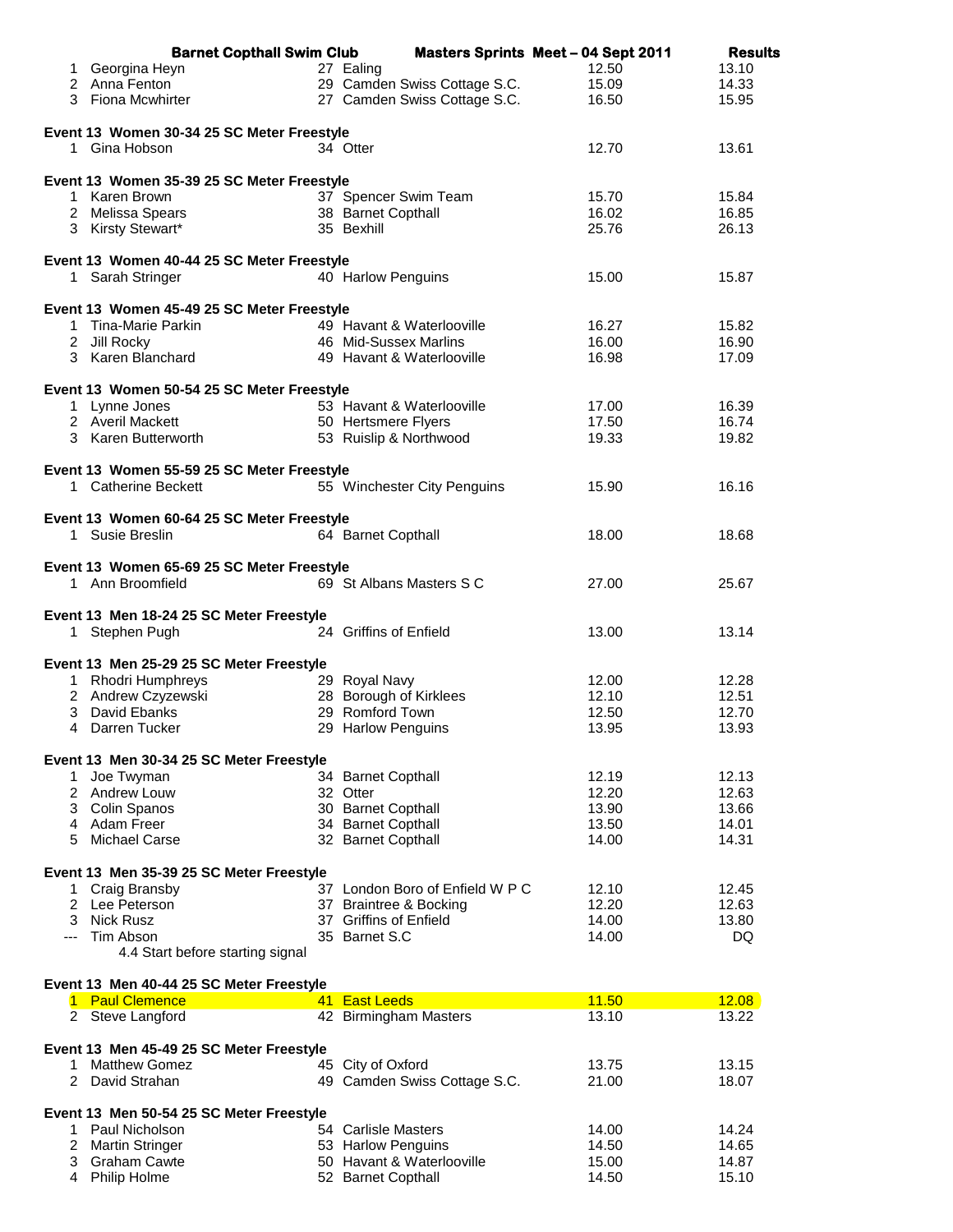|    | 5 Paul Wickland                                                          | <b>Barnet Copthall Swim Club</b> | 52 Havant & Waterlooville     | <b>Masters Sprints Meet - 04 Sept 2011</b><br>18.36 | <b>Results</b><br>19.05 |
|----|--------------------------------------------------------------------------|----------------------------------|-------------------------------|-----------------------------------------------------|-------------------------|
|    | Event 13 Men 55-59 25 SC Meter Freestyle<br>1 Peter lles                 |                                  | 58 South Beds Masters         | 16.00                                               | 15.08                   |
|    |                                                                          |                                  |                               |                                                     |                         |
|    | Event 13 Men 60-64 25 SC Meter Freestyle<br>1 Lawrence Faiman            |                                  | 64 Barnet Copthall            | 19.00                                               | 20.99                   |
|    | Event 13 Men 65-69 25 SC Meter Freestyle                                 |                                  |                               |                                                     |                         |
|    | 1 Paul Clarke                                                            |                                  | 69 Luton                      | 17.00                                               | 17.13                   |
|    | Event 13 Men 75-79 25 SC Meter Freestyle                                 |                                  |                               |                                                     |                         |
|    | 1 Ted Evans<br>2 Irving Dixon                                            | 77                               | 76 Otter<br>Spencer Swim Team | 16.00<br>17.50                                      | 16.22<br>19.30          |
| 3  | Michael Goddard                                                          |                                  | 75 Ruislip & Northwood        | 23.00                                               | 21.99                   |
|    |                                                                          |                                  |                               |                                                     |                         |
|    | Event 14 Women 120-159 200 SC Meter Freestyle Relay<br>1 Barnet Copthall |                                  | Α                             | <b>NT</b>                                           | 2:01.61                 |
|    | 30.98                                                                    | 1:00.29 (29.31)                  | 1:31.29 (31.00)               | 2:01.61 (30.32)                                     |                         |
|    | 2 Spencer Swim Team<br>36.90                                             | 1:11.89 (34.99)                  | A<br>1:44.32 (32.43)          | NT<br>2:18.19 (33.87)                               | 2:18.19                 |
|    |                                                                          |                                  |                               |                                                     |                         |
|    | Event 14 Women 160-199 200 SC Meter Freestyle Relay                      |                                  | A                             | <b>NT</b>                                           | 2:11.24                 |
|    | 1 Spencer Swim Team<br>32.88                                             | 1:06.17 (33.29)                  | 1:40.41 (34.24)               | 2:11.24 (30.83)                                     |                         |
|    | 2 Barnet Copthall                                                        |                                  | A                             | NT                                                  | 2:20.09                 |
|    | 35.49                                                                    | 1:07.50 (32.01)                  | 1:44.74 (37.24)               | 2:20.09 (35.35)                                     |                         |
|    | Event 15 Men 120-159 200 SC Meter Freestyle Relay                        |                                  |                               |                                                     |                         |
| 1. | <b>Barnet Copthall</b><br>27.84                                          | 56.80 (28.96)                    | Α<br>1:25.28(28.48)           | NT<br>1:54.07 (28.79)                               | 1:54.07                 |
| 2  | <b>Griffins of Enfield</b>                                               |                                  | Α                             | <b>NT</b>                                           | 1:57.56                 |
|    | 30.54                                                                    | 57.69 (27.15)                    | 1:28.97 (31.28)               | 1:57.56 (28.59)                                     |                         |
|    | Event 15 Men 240-279 200 SC Meter Freestyle Relay                        |                                  |                               |                                                     |                         |
|    | 1 Spencer Swim Team                                                      |                                  | Α                             | NT                                                  | 2:41.27                 |
|    | 29.53                                                                    | 1:07.90 (38.37)                  | 1:51.86 (43.96)               | 2:41.27 (49.41)                                     |                         |
|    | Event 16 Mixed 100-119 200 SC Meter Medley Relay                         |                                  |                               |                                                     |                         |
| 1  | <b>Barnet Copthall</b>                                                   |                                  | A                             | <b>NT</b>                                           | 2:09.57                 |
|    | 34.24                                                                    | 1:10.52 (36.28)                  | 1:40.65(30.13)                | 2:09.57 (28.92)                                     |                         |
|    | Event 16 Mixed 120-159 200 SC Meter Medley Relay                         |                                  |                               |                                                     |                         |
| 1  | Spencer Swim Team<br>31.28                                               | 1:15.96 (44.68)                  | Α<br>1:46.59 (30.63)          | NT<br>2:20.42 (33.83)                               | 2:20.42                 |
| 2  | <b>Barnet Copthall</b>                                                   |                                  | A                             | NT                                                  | 2:26.72                 |
|    | 39.94                                                                    | 1:17.23 (37.29)                  | 1:53.79 (36.56)               | 2:26.72 (32.93)                                     |                         |
|    | Event 16 Mixed 160-199 200 SC Meter Medley Relay                         |                                  |                               |                                                     |                         |
| 1. | <b>Barnet Copthall</b>                                                   |                                  | Α                             | <b>NT</b>                                           | 2:09.50                 |
| 2  | 32.07<br>South Beds Masters                                              | 1:06.49 (34.42)                  | 1:39.18 (32.69)<br>Α          | 2:09.50 (30.32)<br>NT                               | 2:20.77                 |
|    | 37.85                                                                    | 1:15.01 (37.16)                  | 1:50.34 (35.33)               | 2:20.77 (30.43)                                     |                         |
| 3  | Potters Bar<br>33.98                                                     | 1:17.39 (43.41)                  | Α<br>1:54.66 (37.27)          | NT<br>2:25.55 (30.89)                               | 2:25.55                 |
|    |                                                                          |                                  |                               |                                                     |                         |
|    | Event 16 Mixed 200-239 200 SC Meter Medley Relay                         |                                  |                               |                                                     |                         |
| 1  | Spencer Swim Team<br>40.95                                               | 1:20.88 (39.93)                  | Α<br>1:51.57 (30.69)          | <b>NT</b><br>2:23.16 (31.59)                        | 2:23.16                 |
| 2  | <b>Harlow Penguins</b>                                                   |                                  | A                             | NT                                                  | 2:27.48                 |
| 3  | 36.39<br>Havant & Waterlooville                                          | 1:19.00 (42.61)                  | 1:53.39 (34.39)<br>A          | 2:27.48 (34.09)<br>NT                               | 2:35.68                 |
|    | 39.09                                                                    | 1:22.28 (43.19)                  | 2:01.94 (39.66)               | 2:35.68 (33.74)                                     |                         |
|    | Event 17 Men 18-24 100 SC Meter IM                                       |                                  |                               |                                                     |                         |
| 1. | Simon Bays                                                               |                                  | 23 Potters Bar                | 1:15.00                                             | 1:24.09                 |
|    | 36.99                                                                    | 1:24.09 (47.10)                  |                               |                                                     |                         |
|    | Event 17 Men 25-29 100 SC Meter IM                                       |                                  |                               |                                                     |                         |
| 1  | David Ebanks                                                             |                                  | 29 Romford Town               | 1:03.20                                             | 1:06.98                 |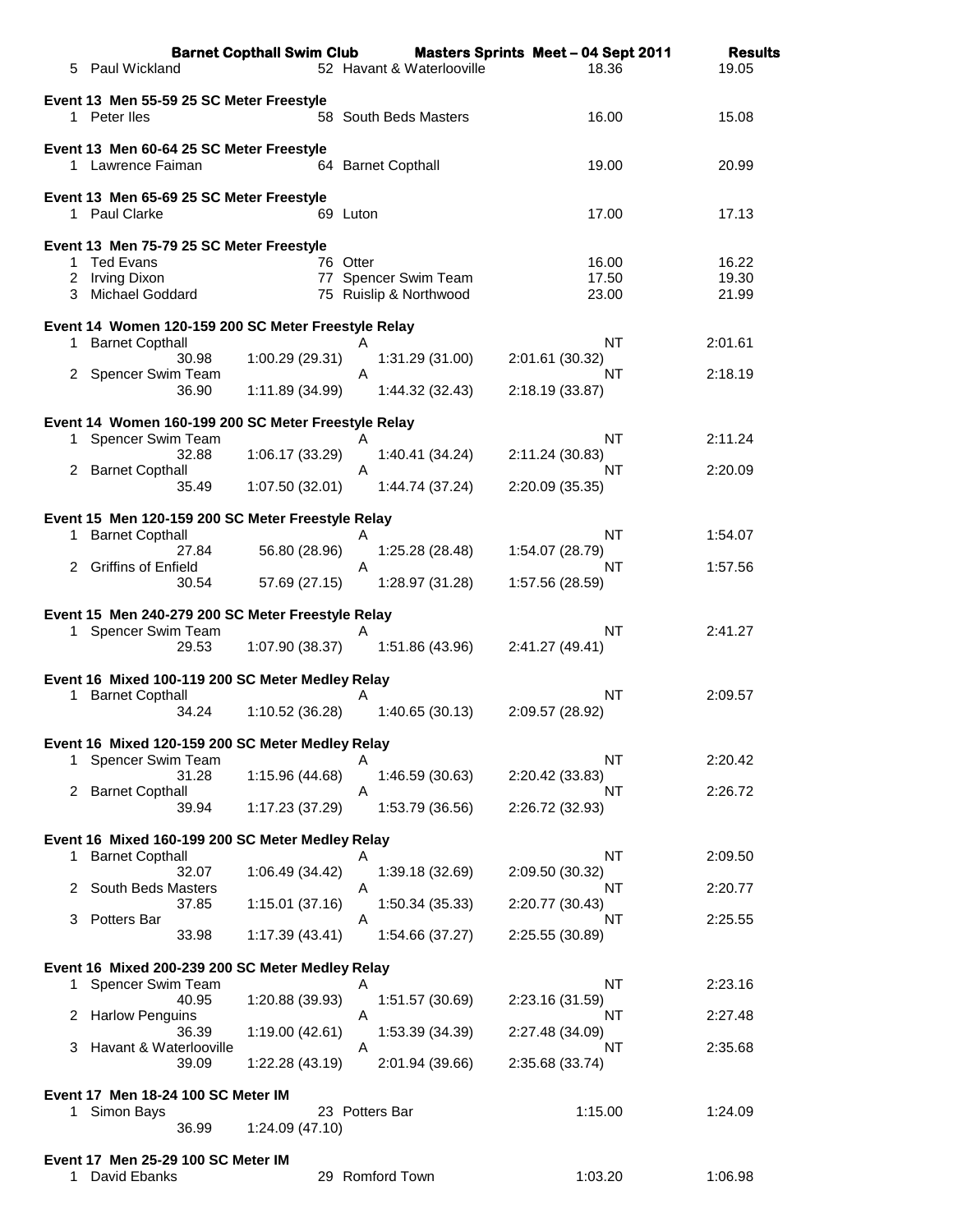|     |                                                    |       | <b>Barnet Copthall Swim Club</b>     |                              | <b>Masters Sprints Meet - 04 Sept 2011</b> | <b>Results</b> |
|-----|----------------------------------------------------|-------|--------------------------------------|------------------------------|--------------------------------------------|----------------|
| 2   | Andrew Czyzewski                                   | 32.02 | 1:06.98 (34.96)                      | 28 Borough of Kirklees       | 1:07.23                                    | 1:08.69        |
| 3   | Alex Boyce                                         | 31.88 | 1:08.69(36.81)                       | 28 Camden Swiss Cottage S.C. | 1:07.00                                    | 1:13.08        |
|     |                                                    | 31.67 | 1:13.08(41.41)                       |                              |                                            |                |
|     | Event 17 Men 30-34 100 SC Meter IM                 |       |                                      |                              |                                            |                |
| 1.  | <b>Ashley Buck</b>                                 | 28.36 |                                      | 31 Newmarket & District      | 1:04.70                                    | 1:02.83        |
| 2   | <b>Robert Small</b>                                |       | 1:02.83 (34.47)                      | 32 Perry Beeches Triple S    | 1:03.20                                    | 1:05.59        |
| 3   | David Gelb                                         | 30.24 | 1:05.59 (35.35)                      | 30 Barnet Copthall           | 1:06.00                                    | 1:05.89        |
| 4   | Enrico Hahn                                        | 30.86 | 1:05.89 (35.03)                      | 30 Otter                     | 1:09.54                                    | 1:06.91        |
| 5   | Andrew Jennison                                    | 30.42 | 1:06.91 (36.49)                      | 30 Cally Masters Islington   | 1:16.00                                    | 1:15.27        |
| 6   | <b>Richard Weatherhead</b>                         | 34.51 | 1:15.27 (40.76)                      | 30 Barnet Copthall           | 1:20.00                                    | 1:16.70        |
|     |                                                    | 36.09 | 1:16.70 (40.61)                      | 32 Shiverers                 | 1:13.00                                    | 1:17.49        |
| 7   | Christoph Rahmede                                  | 35.64 | 1:17.49 (41.85)                      |                              |                                            |                |
| 8   | Peter Winter*                                      |       |                                      | 31 Newmarket & District      | 1:24.55                                    | 1:26.35        |
| 9   | Dominic Ranaraja*                                  | 38.77 | 1:26.35 (47.58)                      | 33 Ealing                    | 1:35.00                                    | 1:30.98        |
| --- | James O'Shea*                                      | 44.55 | 1:30.98 (46.43)                      | 33 Barnet Copthall           | 1:40.00                                    | DQ             |
|     |                                                    |       | 6.5 Not on the back at finish - back |                              |                                            |                |
|     |                                                    | 41.39 | DQ (51.72)                           |                              |                                            |                |
| 1   | Event 17 Men 35-39 100 SC Meter IM<br>Lee Peterson |       |                                      | 37 Braintree & Bocking       | 1:03.00                                    | 1:02.90        |
|     |                                                    | 29.49 | 1:02.90 (33.41)                      |                              |                                            |                |
|     | <b>Gareth Lewis</b>                                | 35.35 | 1:13.47 (38.12)                      | 39 Gloucester Masters        | 1:19.42                                    | 1:13.47        |
| 3   | <b>Nick Rusz</b>                                   | 34.06 | 1:14.17(40.11)                       | 37 Griffins of Enfield       | 1:24.00                                    | 1:14.17        |
| 4   | Simon Marsden                                      |       |                                      | 37 Barnet Copthall           | 1:15.00                                    | 1:16.27        |
| 5   | Adam Foreman                                       | 35.30 | 1:16.27 (40.97)                      | 38 Barnet Copthall           | 1:35.00                                    | 1:22.19        |
| 6   | Tim Abson                                          | 38.75 | 1:22.19 (43.44)                      | 35 Barnet S.C                | 1:35.00                                    | 1:30.88        |
|     |                                                    | 42.99 | 1:30.88 (47.89)                      |                              |                                            |                |
|     | Event 17 Men 40-44 100 SC Meter IM                 |       |                                      |                              |                                            |                |
|     | 1 Paul Clemence                                    | 30.76 | 1:05.14(34.38)                       | 41 East Leeds                | 1:08.90                                    | 1:05.14        |
| 2   | Mark Salway                                        | 30.52 | 1:06.16 (35.64)                      | 43 Mid-Sussex Marlins        | 1:05.30                                    | 1:06.16        |
| 3   | David Griggs                                       | 35.25 |                                      | 43 Romford Town              | 1:12.90                                    | 1:12.66        |
| 4   | Steve Langford                                     |       | 1:12.66 (37.41)                      | 42 Birmingham Masters        | 1:12.41                                    | 1:13.71        |
| 5   | Dougal Lumby                                       | 33.97 | 1:13.71 (39.74)                      | 41 Broomfield Park           | 1:14.80                                    | 1:14.45        |
|     |                                                    | 35.96 | 1:14.45 (38.49)                      |                              |                                            |                |
|     | Event 17 Men 45-49 100 SC Meter IM                 |       |                                      |                              |                                            |                |
| 1.  | <b>Matthew Gomez</b>                               | 33.24 | 1:12.41 (39.17)                      | 45 City of Oxford            | 1:10.50                                    | 1:12.41        |
| 2   | Keith Spence                                       | 41.53 | 1:29.28 (47.75)                      | 45 South Beds Masters        | 1:28.00                                    | 1:29.28        |
| 3   | Baron Pachenari                                    |       |                                      | 45 Camden Swiss Cottage S.C. | 1:35.00                                    | 1:32.80        |
|     |                                                    | 43.95 | 1:32.80 (48.85)                      |                              |                                            |                |
|     | Event 17 Men 50-54 100 SC Meter IM                 |       |                                      |                              |                                            |                |
| 1.  | Wray Shewell-Cooper                                | 32.85 | 1:09.99 (37.14)                      | 50 Potters Bar               | 1:10.00                                    | 1:09.99        |
| 2   | Colin Leiper                                       | 36.59 | 1:19.61 (43.02)                      | 52 Birmingham Masters        | 1:20.00                                    | 1:19.61        |
|     |                                                    |       |                                      |                              |                                            |                |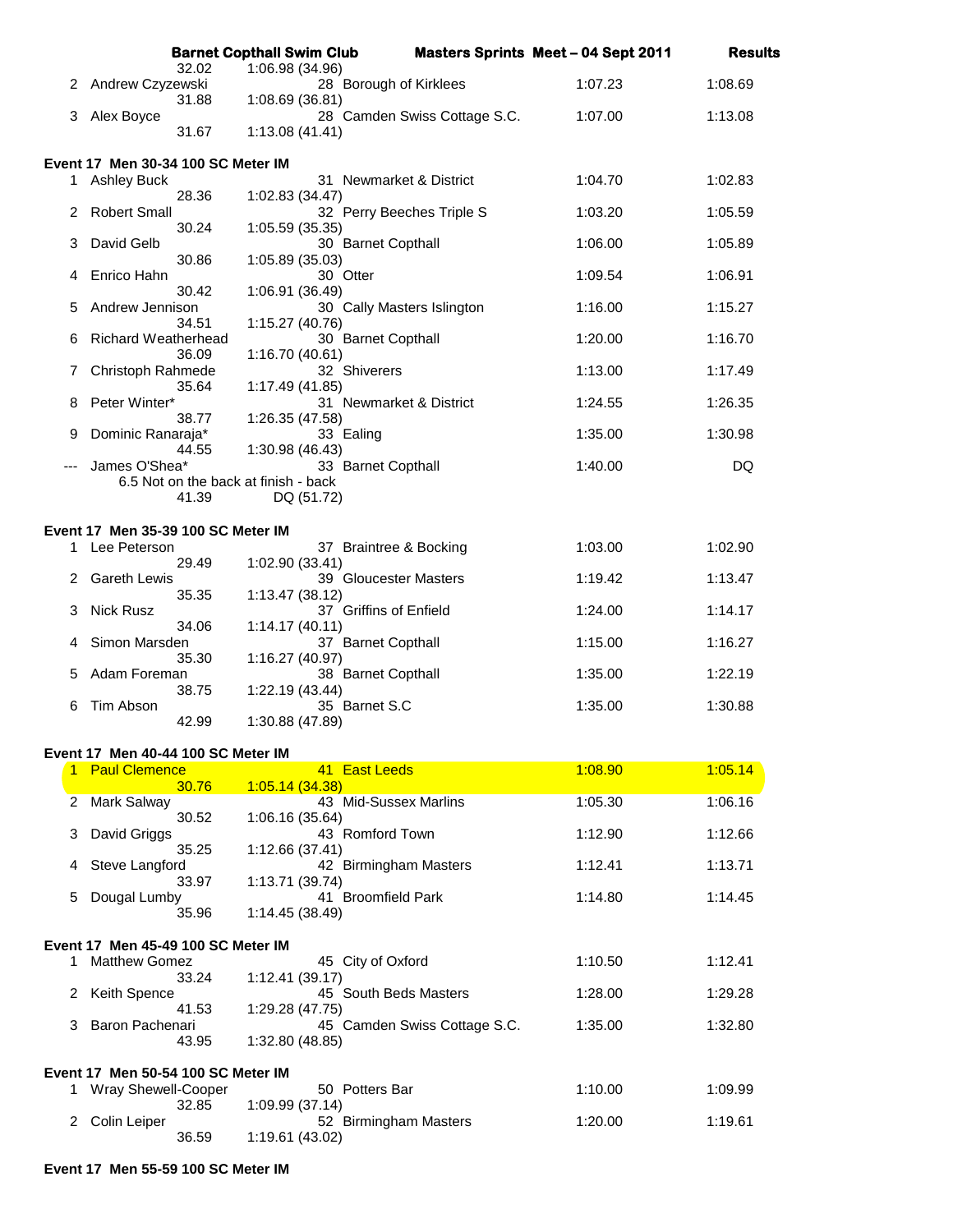|    |                                                    |         |                                             | Barnet Copthall Swim Club Masters Sprints Meet - 04 Sept 2011 |                | <b>Results</b> |
|----|----------------------------------------------------|---------|---------------------------------------------|---------------------------------------------------------------|----------------|----------------|
| 1. | <b>Christopher Marshall</b>                        | 37.02   | 1:19.75 (42.73)                             | 55 South Beds Masters                                         | 1:20.70        | 1:19.75        |
|    | 2 John Munday                                      |         |                                             | 56 Windsor                                                    | 1:29.46        | 1:28.01        |
|    |                                                    | 42.61   | 1:28.01 (45.40)                             |                                                               |                |                |
|    | Event 17 Men 60-64 100 SC Meter IM                 |         |                                             |                                                               |                |                |
|    | 1 Ian Bays                                         | 42.46   | 1:30.45 (47.99)                             | 60 Potters Bar                                                | 1:27.87        | 1:30.45        |
|    | 2 Lawrence Faiman                                  |         |                                             | 64 Barnet Copthall                                            | 1:55.00        | 1:52.58        |
|    |                                                    | 54.87   | 1:52.58 (57.71)                             |                                                               |                |                |
|    | Event 17 Men 65-69 100 SC Meter IM                 |         |                                             |                                                               |                |                |
|    | 1 Jim Peto                                         | 54.64   | 1:52.60 (57.96)                             | 68 Wellingborough                                             | 1:53.78        | 1:52.60        |
|    |                                                    |         |                                             |                                                               |                |                |
|    | Event 17 Men 70-74 100 SC Meter IM<br>1 Brian Reed |         |                                             | 74 City of Oxford                                             | 1:48.00        | 1:42.81        |
|    |                                                    |         | 47.54   1:42.81 (55.27)                     |                                                               |                |                |
|    | Event 17 Men 75-79 100 SC Meter IM                 |         |                                             |                                                               |                |                |
|    | 1 Ted Evans                                        |         |                                             | 76 Otter                                                      | 1:40.00        | 1:45.38        |
|    |                                                    | 51.61   | 1:45.38 (53.77)                             |                                                               |                |                |
|    | Event 17 Men 80-84 100 SC Meter IM                 |         |                                             |                                                               |                |                |
|    | 1 Robert Curr                                      | 1:16.81 | 2:37.08 (1:20.27)                           | 82 Serpentine                                                 | 2:50.00        | 2:37.08        |
|    |                                                    |         |                                             |                                                               |                |                |
|    | 1 Laure Bacher-Fuentes                             |         | Event 18 Women 25-29 100 SC Meter Butterfly | 28 Otter                                                      | 1:09.70        | 1:11.86        |
|    |                                                    | 35.02   | 1:11.86 (36.84)                             |                                                               |                |                |
|    | 2 Samantha Effemey                                 | 34.04   | 1:15.05(41.01)                              | 26 Camden Swiss Cottage S.C.                                  | 1:12.00        | 1:15.05        |
|    | 3 Kira Neal                                        |         |                                             | 27 Romford Town                                               | 1:17.00        | 1:15.84        |
|    |                                                    | 36.60   | 1:15.84 (39.24)                             |                                                               |                |                |
|    |                                                    |         | Event 18 Women 30-34 100 SC Meter Butterfly |                                                               |                |                |
|    | 1 Catherine Hasnain                                | 33.91   | 1:12.35 (38.44)                             | 30 Otter                                                      | 1:13.81        | 1:12.35        |
|    | 2 Michelle Matson                                  |         |                                             | 33 Basingstoke Bluefins                                       | 1:19.56        | 1:21.41        |
|    |                                                    | 36.92   | 1:21.41 (44.49)                             |                                                               |                |                |
|    |                                                    |         | Event 18 Women 35-39 100 SC Meter Butterfly |                                                               |                |                |
|    | 1 Joanne Pearce                                    | 33.94   | 1:12.39 (38.45)                             | 38 Chatteris Kingfisher                                       | 1:12.00        | 1:12.39        |
|    |                                                    |         |                                             |                                                               |                |                |
|    | 1 Katrina Farrall                                  |         | Event 18 Women 40-44 100 SC Meter Butterfly | 41 Phoenix (Basildon)                                         | 1:23.00        | 1:21.38        |
|    |                                                    | 37.69   | 1:21.38 (43.69)                             |                                                               |                |                |
|    | 2 Catherine Shearn                                 | 38.58   | 1:22.62 (44.04)                             | 42 Basingstoke Bluefins                                       | 1:21.39        | 1:22.62        |
|    |                                                    |         |                                             |                                                               |                |                |
|    | 1 Linda Brown                                      |         | Event 18 Women 50-54 100 SC Meter Butterfly | 53 Spencer Swim Team                                          | 1:24.00        | 1:22.76        |
|    |                                                    | 38.14   | 1:22.76 (44.62)                             |                                                               |                |                |
|    |                                                    |         | Event 18 Women 55-59 100 SC Meter Butterfly |                                                               |                |                |
| 1  | <b>Karen Bellas</b>                                |         |                                             | 59 Camden Swiss Cottage S.C.                                  | 1:38.00        | 1:33.35        |
|    | Susan Green                                        | 42.95   | 1:33.35 (50.40)                             | 55 Camden Swiss Cottage S.C.                                  | 2:30.00        | DQ             |
|    |                                                    |         | 8.2 Arms not brought forward over the water |                                                               |                |                |
|    |                                                    | 57.65   | DQ (1:29.54)                                |                                                               |                |                |
|    | Event 19 Men 18-24 50 SC Meter Butterfly           |         |                                             |                                                               |                |                |
| 1. | Stephen Pugh                                       |         |                                             | 24 Griffins of Enfield                                        | 33.00          | 30.66          |
|    | Event 19 Men 25-29 50 SC Meter Butterfly           |         |                                             |                                                               |                |                |
| 1  | <b>Oliver Caldwell</b><br>2 Rhodri Humphreys       |         |                                             | 29 Otter<br>29 Royal Navy                                     | 27.44<br>28.34 | 27.60<br>28.40 |
|    | 3 Alex Boyce                                       |         |                                             | 28 Camden Swiss Cottage S.C.                                  | 26.75          | 28.66          |
|    | 4 Pablo Rengifo                                    |         |                                             | 29 Spencer Swim Team                                          | 30.00          | 29.14          |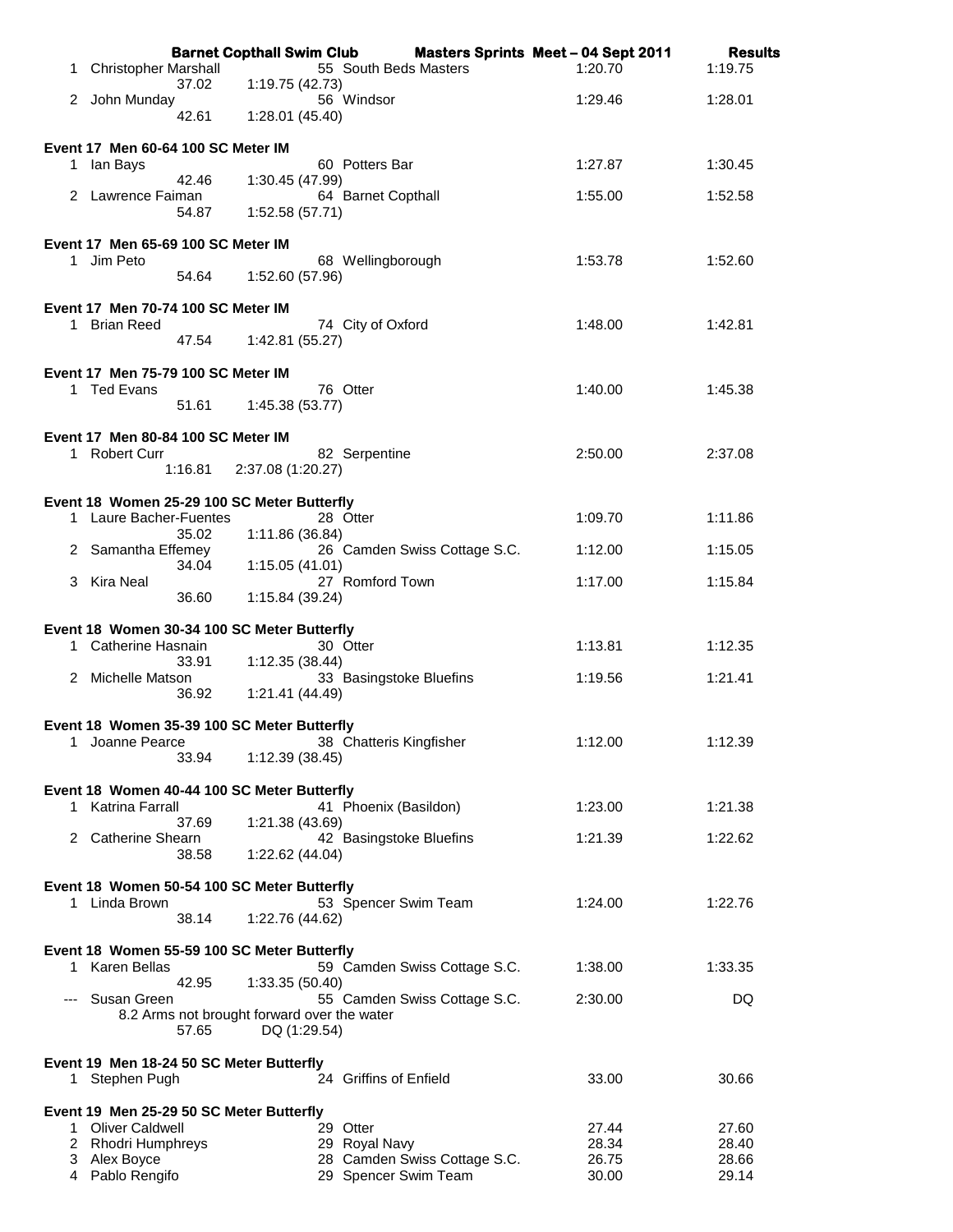|   | <b>Barnet Copthall Swim Club</b>              |                                 | <b>Masters Sprints Meet - 04 Sept 2011</b> | <b>Results</b> |
|---|-----------------------------------------------|---------------------------------|--------------------------------------------|----------------|
|   | 5 Andrew Czyzewski                            | 28 Borough of Kirklees          | 28.36                                      | 29.17          |
|   |                                               |                                 |                                            |                |
|   | Event 19 Men 30-34 50 SC Meter Butterfly      |                                 |                                            |                |
|   | 1 David Roberts                               | 30 Otter                        | 27.50                                      | 27.60          |
|   | 2 Robert Small                                | 32 Perry Beeches Triple S       | 27.50                                      | 28.25          |
|   | 3 Colin Spanos                                | 30 Barnet Copthall              | 31.50                                      | 30.82          |
|   | 4 Simon Harvey<br>5 Christoph Rahmede         | 30 Reading<br>32 Shiverers      | 30.50                                      | 30.97          |
|   | 6 Michael Carse                               | 32 Barnet Copthall              | 31.00<br>34.00                             | 32.69<br>34.49 |
|   | 7 Andrew Jennison                             | 30 Cally Masters Islington      | 33.51                                      | 34.56          |
|   |                                               |                                 |                                            |                |
|   | Event 19 Men 35-39 50 SC Meter Butterfly      |                                 |                                            |                |
|   | 1 Craig Bransby                               | 37 London Boro of Enfield W P C | 28.00                                      | 28.99          |
|   | 2 Gareth Lewis                                | 39 Gloucester Masters           | 33.15                                      | 32.02          |
|   | 3 Simon Marsden                               | 37 Barnet Copthall              | 32.80                                      | 32.56          |
|   | 4 Nicola Carniato                             | 35 Camden Swiss Cottage S.C.    | 32.22                                      | 34.54          |
|   | 5 Adam Foreman                                | 38 Barnet Copthall              | 37.50                                      | 34.78          |
|   |                                               |                                 |                                            |                |
|   | Event 19 Men 40-44 50 SC Meter Butterfly      |                                 |                                            |                |
|   | 1 John Cunningham                             | 41 Limerick (Ireland)           | 25.96                                      | 27.01          |
|   | 2 Philip McHugh                               | 40 Camden Swiss Cottage S.C.    | 30.00                                      | 28.53          |
|   | 3 Mark Salway                                 | 43 Mid-Sussex Marlins           | 29.30                                      | 29.27          |
|   | 4 Paul Smoothy                                | 43 Spencer Swim Team            | 32.75                                      | 31.38          |
|   | 5 David Griggs                                | 43 Romford Town                 | 32.00                                      | 31.97          |
|   | 6 David Stannard                              | 40 Reading                      | 31.00                                      | 31.98          |
|   |                                               |                                 |                                            |                |
|   | Event 19 Men 45-49 50 SC Meter Butterfly      |                                 |                                            |                |
|   | 1 Matthew Gomez                               | 45 City of Oxford               | 30.20                                      | 31.09          |
|   | --- Baron Pachenari                           | 45 Camden Swiss Cottage S.C.    | 45.00                                      | DQ             |
|   | 8.2 Arms not brought forward over the water   |                                 |                                            |                |
|   |                                               |                                 |                                            |                |
|   | Event 19 Men 50-54 50 SC Meter Butterfly      |                                 |                                            |                |
|   | 1 Alan Parkins                                | 51 Spencer Swim Team            | 30.00                                      | 30.10          |
|   | 2 Wray Shewell-Cooper                         | 50 Potters Bar                  | 31.00                                      | 31.89          |
|   | 3 Colin Leiper                                | 52 Birmingham Masters           | 34.00                                      | 34.45          |
|   | 4 Paul Nicholson                              | 54 Carlisle Masters             | 35.00                                      | 34.63          |
|   | 5 Martin Stringer                             | 53 Harlow Penguins              | 33.48                                      | 35.31          |
|   | 6 Philip Holme                                | 52 Barnet Copthall              | 35.50                                      | 35.51          |
|   | 7 David Kaczmaryk                             | 52 Wellingborough               | 36.67                                      | 38.14          |
| 8 | Jim Hunt                                      | 53 Birmingham Masters           | 38.00                                      | 41.01          |
|   |                                               |                                 |                                            |                |
|   | Event 19 Men 55-59 50 SC Meter Butterfly      |                                 |                                            |                |
|   | 1 Graham Powell                               | 55 Luton                        | 31.20                                      | 31.93          |
|   | 2 Peter lles                                  | 58 South Beds Masters           | 35.00                                      | 34.96          |
|   | 3 Christopher Marshall                        | 55 South Beds Masters           | 35.00                                      | 35.47          |
|   | 4 John Munday                                 | 56 Windsor                      | 39.50                                      | 39.42          |
|   |                                               |                                 |                                            |                |
|   | Event 19 Men 60-64 50 SC Meter Butterfly      |                                 |                                            |                |
|   | 1 Ian Bays                                    | 60 Potters Bar                  | 36.56                                      | 37.37          |
|   | 2 Michael Skinner                             | 64 Barnet Copthall              | 39.00                                      | 38.50          |
|   |                                               |                                 |                                            |                |
|   | Event 19 Men 65-69 50 SC Meter Butterfly      |                                 |                                            |                |
|   | 1 Derek Parr                                  | 67 Broomfield Park              | 35.00                                      | 33.90          |
|   | 2 Paul Clarke                                 | 69 Luton                        | 48.50                                      | 49.27          |
|   | 3 Michael Thomas                              | 65 Barnet Copthall              | 55.00                                      | 1:00.45        |
|   |                                               |                                 |                                            |                |
|   | Event 19 Men 70-74 50 SC Meter Butterfly      |                                 |                                            |                |
|   | 1 John Tennant                                | 72 Birmingham Masters           | 36.95                                      | 39.23          |
|   | 2 Alan Canham                                 | 71 Harlow Penguins              | 42.00                                      | 40.82          |
|   | Event 20 Women 18-24 50 SC Meter Breaststroke |                                 |                                            |                |
|   | 1 Judith Nicholson                            | 23 Griffins of Enfield          | 42.00                                      | 43.10          |
|   | 2 Heather Hodge                               | 24 Ealing                       | 41.00                                      | 44.26          |
|   |                                               |                                 |                                            |                |
|   | Event 20 Women 25-29 50 SC Meter Breaststroke |                                 |                                            |                |
|   | 1 Georgina Heyn                               | 27 Ealing                       | 32.16                                      | 35.09          |
|   | 2 Sarah Pearse                                | 29 South Beds Masters           | 35.68                                      | 35.87          |
|   | 3 Joanne Holder                               | 26 South Beds Masters           | 40.00                                      | 39.23          |
|   | 4 Nicola Lawrence                             | 29 Potters Bar                  | 41.75                                      | 42.78          |
|   | 5 Anna Fenton                                 | 29 Camden Swiss Cottage S.C.    | 42.43                                      | 42.91          |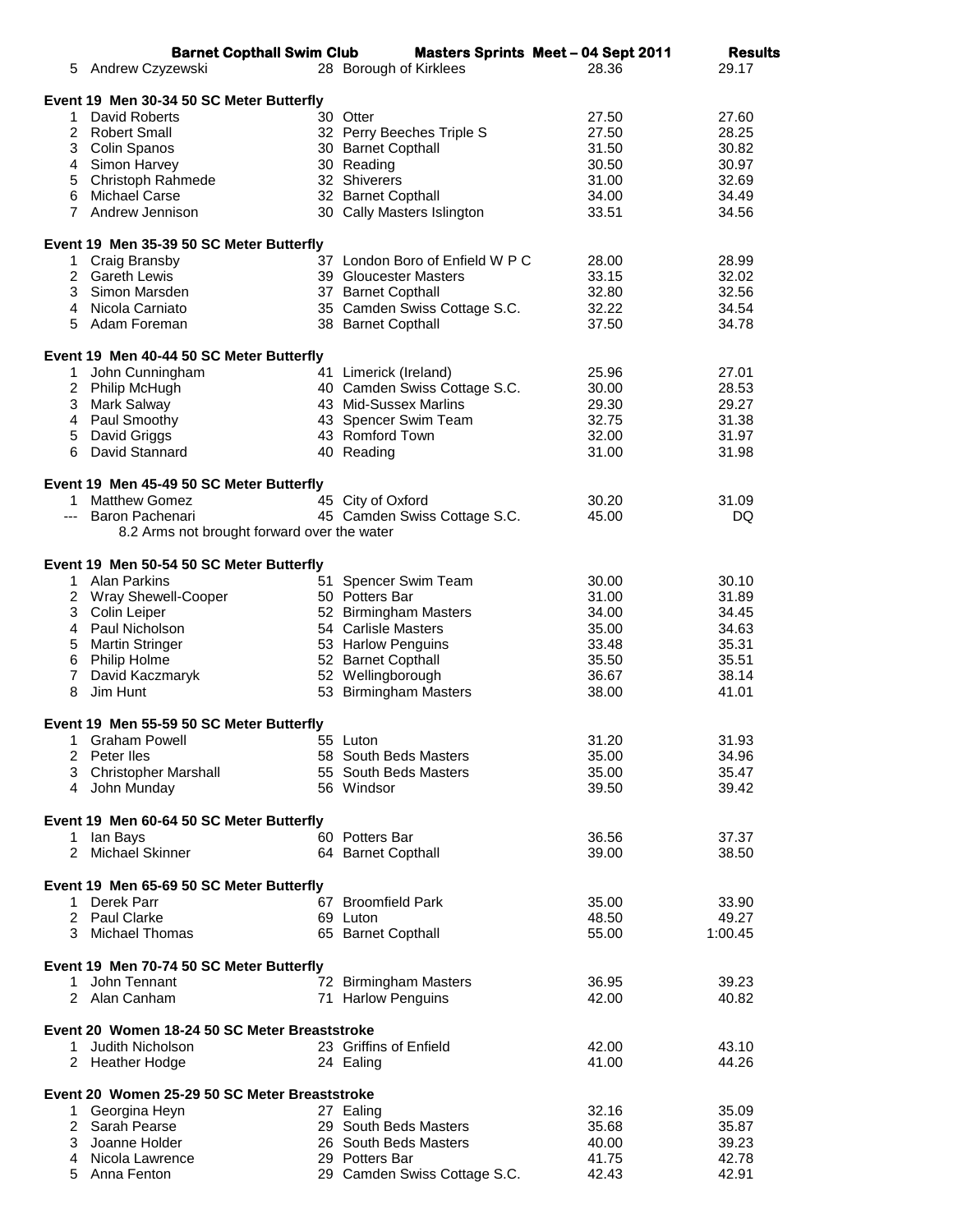|           |                                                                      | <b>Barnet Copthall Swim Club</b>              |                              | <b>Masters Sprints Meet - 04 Sept 2011</b> | <b>Results</b> |
|-----------|----------------------------------------------------------------------|-----------------------------------------------|------------------------------|--------------------------------------------|----------------|
|           | Event 20 Women 30-34 50 SC Meter Breaststroke                        |                                               |                              |                                            |                |
|           | 1 Catherine Hasnain                                                  | 30 Otter                                      |                              | 38.96                                      | 39.36          |
|           | 2 Becky Collins                                                      | 33 Hertsmere Flyers                           |                              | 46.40                                      | 47.30          |
|           | Event 20 Women 35-39 50 SC Meter Breaststroke                        |                                               |                              |                                            |                |
| $1 \quad$ | Karen Brown                                                          | 37 Spencer Swim Team                          |                              | 46.39                                      | 45.89          |
|           | 2 Kirsty Stewart*                                                    | 35 Bexhill                                    |                              | 1:13.86                                    | 1:14.77        |
|           | Event 20 Women 45-49 50 SC Meter Breaststroke                        |                                               |                              |                                            |                |
|           | 1 Tina-Marie Parkin                                                  | 49 Havant & Waterlooville                     |                              | 43.36                                      | 42.51          |
|           | 2 Karen Blanchard                                                    | 49 Havant & Waterlooville                     |                              | 47.10                                      | 44.59          |
|           | 3 Anne Raymond                                                       | 48 Croydon Amphibians                         |                              | 46.00                                      | 45.50          |
|           | Event 20 Women 50-54 50 SC Meter Breaststroke                        |                                               |                              |                                            |                |
|           | 1 Amanda Heath                                                       | 54 Spencer Swim Team                          |                              | 40.30                                      | 40.49          |
|           | 2 Linda Brown                                                        | 53 Spencer Swim Team                          |                              | 42.75                                      | 42.08          |
|           | Event 20 Women 55-59 50 SC Meter Breaststroke                        |                                               |                              |                                            |                |
|           | 1 Christine Ayers                                                    | 58 South Beds Masters                         |                              | 45.00                                      | 44.36          |
|           | Event 20 Women 60-64 50 SC Meter Breaststroke                        |                                               |                              |                                            |                |
|           | 1 Vicki Buck                                                         | 61 Sudbury & District                         |                              | 51.95                                      | 51.75          |
|           | Event 20 Women 65-69 50 SC Meter Breaststroke                        |                                               |                              |                                            |                |
|           | 1 Judy Alden                                                         | 65 Barnet Copthall                            |                              | 46.50                                      | 44.55          |
|           | 2 Ann Broomfield                                                     | 69 St Albans Masters S C                      |                              | 1:10.00                                    | 1:06.67        |
|           | 3 Jean Thomas                                                        | 67 Wellingborough                             |                              | 1:14.90                                    | 1:12.42        |
|           | Event 21 Men 25-29 100 SC Meter Breaststroke                         |                                               |                              |                                            |                |
|           | 1 Graeme Spence                                                      | 25 City of Oxford                             |                              | 1:11.85                                    | 1:11.66        |
| 2         | 34.48<br>David Ebanks                                                | 1:11.66 (37.18)<br>29 Romford Town            |                              | 1:09.37                                    | 1:13.36        |
|           | 33.92                                                                | 1:13.36 (39.44)                               |                              |                                            |                |
| 3.        | Darren Tucker                                                        | 29 Harlow Penguins                            |                              | 1:20.00                                    | 1:18.99        |
|           | 36.89                                                                | 1:18.99 (42.10)                               |                              |                                            |                |
|           | Event 21 Men 30-34 100 SC Meter Breaststroke                         |                                               |                              |                                            |                |
|           | 1 Robert Small<br>33.67                                              | 32 Perry Beeches Triple S<br>1:12.09 (38.42)  |                              | 1:11.00                                    | 1:12.09        |
| 2         | David Gelb                                                           | 30 Barnet Copthall                            |                              | 1:15.00                                    | 1:14.44        |
|           | 35.36                                                                | 1:14.44 (39.08)                               |                              |                                            |                |
|           | 3 Benjamin Pennington<br>39.25                                       | 31 Spencer Swim Team<br>1:21.85 (42.60)       |                              | 1:22.00                                    | 1:21.85        |
|           | Adam Freer                                                           | 34 Barnet Copthall                            |                              | 1:21.00                                    | 1:22.20        |
|           | 39.19                                                                | 1:22.20 (43.01)                               |                              |                                            |                |
| 5.        | Andrew Jennison<br>41.23                                             | 30 Cally Masters Islington<br>1:26.73 (45.50) |                              | 1:28.50                                    | 1:26.73        |
| 6         | James O'Shea*                                                        | 33 Barnet Copthall                            |                              | 1:47.84                                    | 1:46.23        |
|           | 49.84                                                                | 1:46.23 (56.39)                               |                              |                                            |                |
|           | Event 21 Men 35-39 100 SC Meter Breaststroke                         |                                               |                              |                                            |                |
|           | 1 Gareth Lewis                                                       | 39 Gloucester Masters                         |                              | 1:21.63                                    | 1:21.01        |
|           | 38.06<br>2 Avise Perissinotto                                        | 1:21.01 (42.95)                               | 35 Camden Swiss Cottage S.C. | 1:20.33                                    | 1:44.59        |
|           | 45.69                                                                | 1:44.59 (58.90)                               |                              |                                            |                |
|           | Event 21 Men 40-44 100 SC Meter Breaststroke                         |                                               |                              |                                            |                |
| 1.        | Dougal Lumby                                                         | 41 Broomfield Park                            |                              | 1:20.00                                    | 1:19.04        |
| 2         | 37.86                                                                | 1:19.04(41.18)                                |                              | 1:30.51                                    | 1:27.37        |
|           | Steve Langford<br>42.58                                              | 42 Birmingham Masters<br>1:27.37 (44.79)      |                              |                                            |                |
|           |                                                                      |                                               |                              |                                            |                |
| 1         | Event 21 Men 45-49 100 SC Meter Breaststroke<br><b>Matthew Gomez</b> | 45 City of Oxford                             |                              | 1:18.10                                    | 1:22.09        |
|           | 38.06                                                                | 1:22.09 (44.03)                               |                              |                                            |                |
| 2         | <b>Keith Spence</b>                                                  | 45 South Beds Masters                         |                              | 1:32.00                                    | 1:33.41        |
|           | 44.29                                                                | 1:33.41 (49.12)                               |                              |                                            |                |

## **Event 21 Men 50-54 100 SC Meter Breaststroke**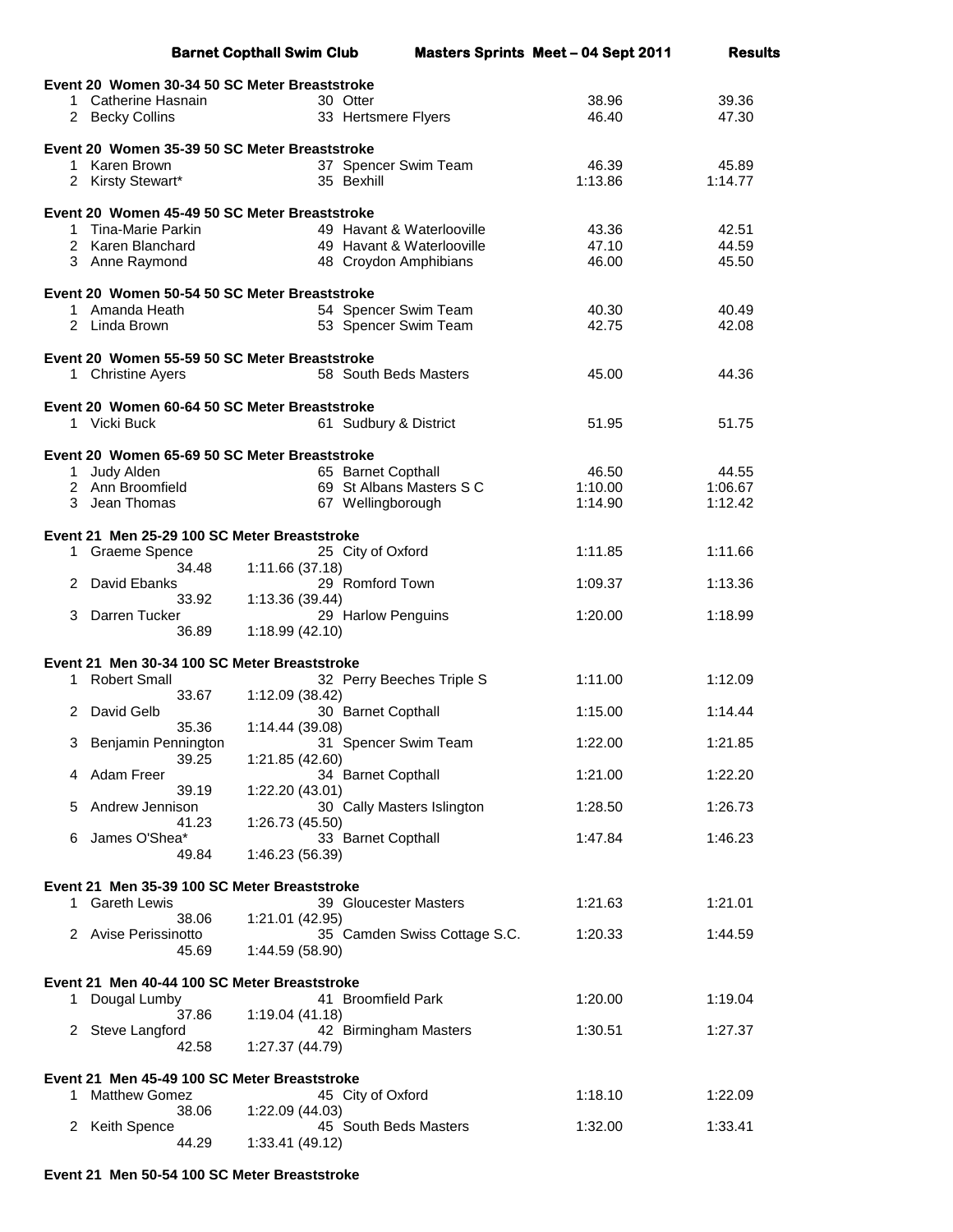|    |                                              |         | <b>Barnet Copthall Swim Club</b>                                      |                              | <b>Masters Sprints Meet - 04 Sept 2011</b> | <b>Results</b> |  |  |  |
|----|----------------------------------------------|---------|-----------------------------------------------------------------------|------------------------------|--------------------------------------------|----------------|--|--|--|
| 1  | Colin Leiper                                 | 41.46   | 52 Birmingham Masters<br>1:27.99 (46.53)                              |                              | 1:30.00                                    | 1:27.99        |  |  |  |
|    | 2 Paul Wickland                              |         |                                                                       | 52 Havant & Waterlooville    | 1:38.06                                    | 1:40.60        |  |  |  |
|    |                                              | 47.23   | 1:40.60 (53.37)                                                       |                              |                                            |                |  |  |  |
|    | Event 21 Men 60-64 100 SC Meter Breaststroke |         |                                                                       |                              |                                            |                |  |  |  |
|    | 1 Ian Bays                                   | 44.78   | 60 Potters Bar                                                        |                              | 1:29.99                                    | 1:35.28        |  |  |  |
|    |                                              |         | 1:35.28(50.50)                                                        |                              |                                            |                |  |  |  |
|    |                                              |         | Event 21 Men 65-69 100 SC Meter Breaststroke                          |                              |                                            |                |  |  |  |
|    | 1 John Limmer                                | 50.43   | 67 Romford Town<br>1:52.52 (1:02.09)                                  |                              | 1:47.00                                    | 1:52.52        |  |  |  |
|    | 2 Jim Peto                                   |         | 68 Wellingborough                                                     |                              | 2:01.64                                    | 2:03.68        |  |  |  |
|    |                                              | 59.40   | 2:03.68 (1:04.28)                                                     |                              |                                            |                |  |  |  |
|    |                                              |         | Event 21 Men 70-74 100 SC Meter Breaststroke                          |                              |                                            |                |  |  |  |
|    | 1 Alan Canham                                | 50.50   | 71 Harlow Penguins<br>1:44.80 (54.30)                                 |                              | 1:40.00                                    | 1:44.80        |  |  |  |
|    |                                              |         |                                                                       |                              |                                            |                |  |  |  |
|    | 1 Ted Evans                                  |         | Event 21 Men 75-79 100 SC Meter Breaststroke<br>76 Otter              |                              | 1:50.00                                    | 1:59.48        |  |  |  |
|    |                                              | 58.57   | 1:59.48 (1:00.91)                                                     |                              |                                            |                |  |  |  |
|    | 2 Michael Goddard                            | 1:19.87 | 75 Ruislip & Northwood<br>2:50.01 (1:30.14)                           |                              | 2:36.00                                    | 2:50.01        |  |  |  |
|    |                                              |         |                                                                       |                              |                                            |                |  |  |  |
|    | 1 Olivia Curtin                              |         | Event 22 Women 18-24 100 SC Meter Backstroke                          | 18 Newmarket & District      | 1:21.03                                    | 1:22.69        |  |  |  |
|    |                                              | 40.07   | 1:22.69 (42.62)                                                       |                              |                                            |                |  |  |  |
|    | 2 Rebecca Farrell                            | 41.99   | 19 Dartford District<br>1:28.50 (46.51)                               |                              | 1:28.00                                    | 1:28.50        |  |  |  |
|    |                                              |         |                                                                       |                              |                                            |                |  |  |  |
|    | 1 Samantha Effemey                           |         | Event 22 Women 25-29 100 SC Meter Backstroke                          | 26 Camden Swiss Cottage S.C. | 1:12.00                                    | 1:12.46        |  |  |  |
|    |                                              | 35.40   | 1:12.46 (37.06)                                                       |                              |                                            |                |  |  |  |
|    | 2 Melanie Evans                              | 35.02   | 26 Barnet Copthall<br>1:13.48 (38.46)                                 |                              | 1:14.00                                    | 1:13.48        |  |  |  |
|    | 3 Vicky Rogers                               |         | 27 Barnet Copthall                                                    |                              | 1:15.24                                    | 1:13.55        |  |  |  |
|    |                                              | 35.94   | 1:13.55(37.61)                                                        |                              |                                            |                |  |  |  |
|    |                                              |         | Event 22 Women 30-34 100 SC Meter Backstroke                          |                              |                                            |                |  |  |  |
|    | 1 Gina Hobson                                | 35.35   | 34 Otter<br>1:11.19 (35.84)                                           |                              | 1:11.00                                    | 1:11.19        |  |  |  |
|    |                                              |         |                                                                       |                              |                                            |                |  |  |  |
|    | 1 Paula Reynolds                             |         | Event 22 Women 35-39 100 SC Meter Backstroke<br>37 Harlow Penguins    |                              | 1:16.58                                    | 1:19.02        |  |  |  |
|    |                                              | 37.59   | 1:19.02 (41.43)                                                       |                              |                                            |                |  |  |  |
|    | 2 Irina Gillham                              | 45.80   | 35 Spencer Swim Team<br>1:32.26 (46.46)                               |                              | 1:32.76                                    | 1:32.26        |  |  |  |
|    |                                              |         |                                                                       |                              |                                            |                |  |  |  |
|    | 1 Anne Raymond                               |         | Event 22 Women 45-49 100 SC Meter Backstroke<br>48 Croydon Amphibians |                              | 1:38.00                                    | 1:39.80        |  |  |  |
|    |                                              | 49.26   | 1:39.80 (50.54)                                                       |                              |                                            |                |  |  |  |
|    | 2 Rosalyn Robertson                          | 49.80   | 49 Amersham<br>1:40.11 (50.31)                                        |                              | 1:36.04                                    | 1:40.11        |  |  |  |
|    |                                              |         |                                                                       |                              |                                            |                |  |  |  |
| 1. | Amanda Heath                                 |         | Event 22 Women 50-54 100 SC Meter Backstroke<br>54 Spencer Swim Team  |                              | 1:25.00                                    | 1:25.68        |  |  |  |
|    |                                              | 42.19   | 1:25.68 (43.49)                                                       |                              |                                            |                |  |  |  |
|    | 2 Karen Butterworth                          | 53.29   | 53 Ruislip & Northwood<br>1:49.22 (55.93)                             |                              | 1:49.20                                    | 1:49.22        |  |  |  |
|    |                                              |         |                                                                       |                              |                                            |                |  |  |  |
| 1. | <b>Christine Ayers</b>                       |         | Event 22 Women 55-59 100 SC Meter Backstroke<br>58 South Beds Masters |                              | 1:40.00                                    | 1:34.21        |  |  |  |
|    |                                              | 45.42   | 1:34.21 (48.79)                                                       |                              |                                            |                |  |  |  |
| 2  | Karen Bellas                                 | 51.20   | 1:41.60 (50.40)                                                       | 59 Camden Swiss Cottage S.C. | 1:55.00                                    | 1:41.60        |  |  |  |
| 3  | Susan Green                                  |         |                                                                       | 55 Camden Swiss Cottage S.C. | 2:20.00                                    | 2:06.47        |  |  |  |
|    |                                              | 59.58   | 2:06.47 (1:06.89)                                                     |                              |                                            |                |  |  |  |

## **Event 22 Women 60-64 100 SC Meter Backstroke**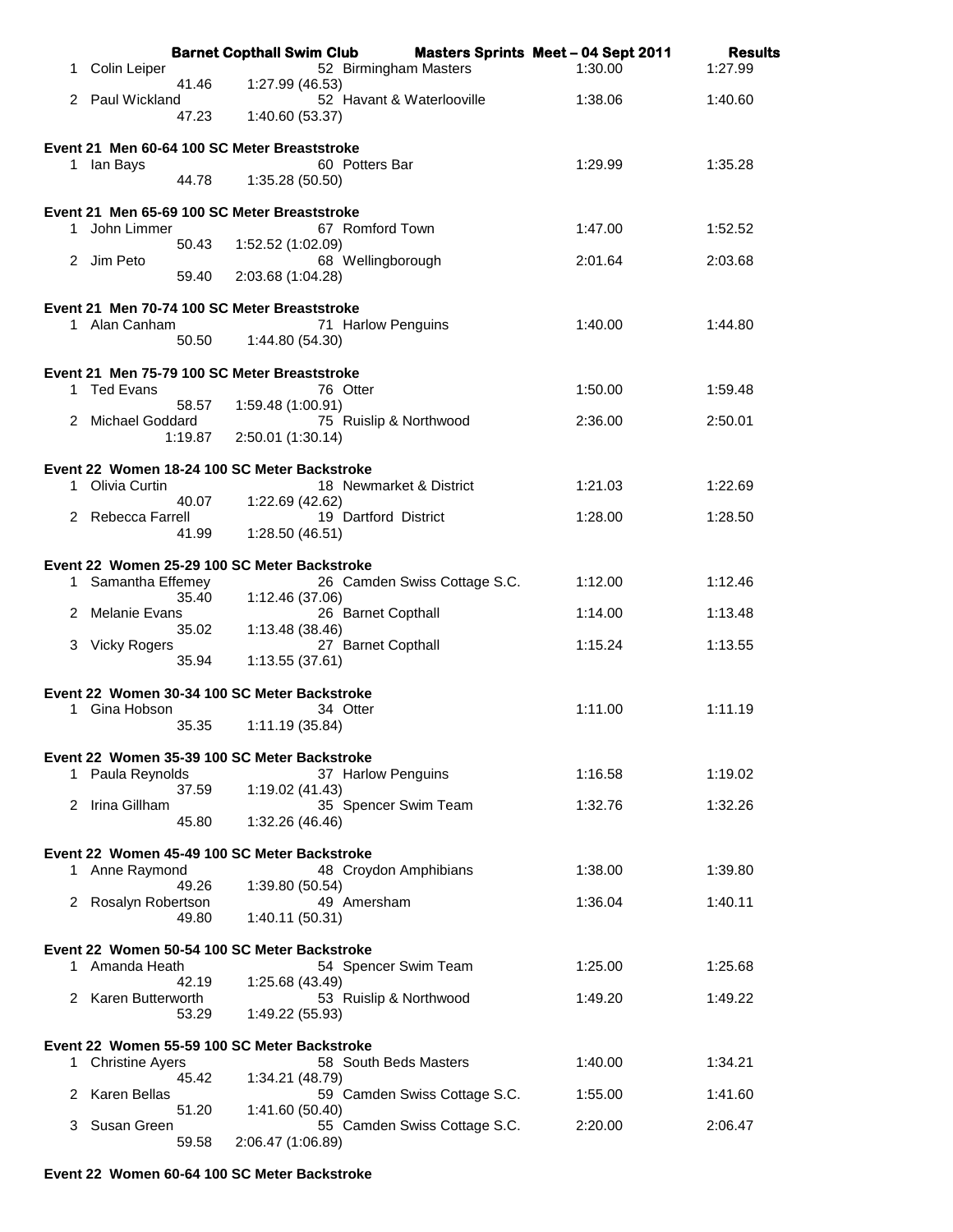|    | <b>Barnet Copthall Swim Club</b>                              |                              | <b>Masters Sprints Meet - 04 Sept 2011</b> | <b>Results</b> |
|----|---------------------------------------------------------------|------------------------------|--------------------------------------------|----------------|
| 1. | Susie Breslin                                                 | 64 Barnet Copthall           | 1:30.00                                    | 1:38.61        |
|    | 48.87<br>1:38.61 (49.74)                                      |                              |                                            |                |
|    | 2 Judith Taylor                                               | 61 Wellingborough            | 2:26.66                                    | 2:28.24        |
|    | 1:11.59<br>2:28.24 (1:16.65)                                  |                              |                                            |                |
|    |                                                               |                              |                                            |                |
|    | Event 22 Women 65-69 100 SC Meter Backstroke                  |                              |                                            |                |
| 1  | <b>Elaine Blower</b>                                          | 66 Barnet Copthall           | 1:36.46                                    | 1:38.14        |
|    | 48.77<br>1:38.14 (49.37)<br>Jean Thomas                       | 67 Wellingborough            | 2:49.55                                    | DQ             |
|    | 6.2 Left position on the back (other than to initiate a turn) |                              |                                            |                |
|    | 1:22.37<br>DQ (1:26.75)                                       |                              |                                            |                |
|    |                                                               |                              |                                            |                |
|    | Event 23 Men 18-24 50 SC Meter Backstroke                     |                              |                                            |                |
|    | 1 Simon Bays                                                  | 23 Potters Bar               | 36.88                                      | 38.99          |
|    |                                                               |                              |                                            |                |
|    | Event 23 Men 25-29 50 SC Meter Backstroke                     |                              |                                            |                |
|    | 1 Alex Boyce                                                  | 28 Camden Swiss Cottage S.C. | 34.00                                      | 32.30          |
|    |                                                               |                              |                                            |                |
|    | Event 23 Men 30-34 50 SC Meter Backstroke                     |                              |                                            |                |
|    | 1 Ashley Buck                                                 | 31 Newmarket & District      | 29.20                                      | 28.39          |
|    | 2 Andrew Louw                                                 | 32 Otter                     | 30.66                                      | 30.59          |
|    | 3 Joe Twyman                                                  | 34 Barnet Copthall           | 30.59                                      | 31.63          |
|    | 4 Andrew Jennison                                             | 30 Cally Masters Islington   | 33.22                                      | 33.47          |
| 5  | Colin Spanos                                                  | 30 Barnet Copthall           | 34.50                                      | 34.56          |
|    | 6 Peter Winter*                                               | 31 Newmarket & District      | 35.18                                      | 36.54          |
|    | 7 Michael Carse                                               | 32 Barnet Copthall           | 40.50                                      | 42.06          |
|    | 8 Dominic Ranaraja*                                           | 33 Ealing                    | 43.00                                      | 45.20          |
|    |                                                               |                              |                                            |                |
|    | Event 23 Men 35-39 50 SC Meter Backstroke                     |                              |                                            |                |
|    | 1 Lee Peterson                                                | 37 Braintree & Bocking       | 28.20                                      | 28.72          |
|    | 2 Simon Marsden                                               | 37 Barnet Copthall           | 35.00                                      | 35.28          |
| 3  | Tim Abson                                                     | 35 Barnet S.C                | 39.00                                      | 40.70          |
|    | 4 Adam Foreman                                                | 38 Barnet Copthall           | 48.00                                      | 42.38          |
|    | Event 23 Men 40-44 50 SC Meter Backstroke                     |                              |                                            |                |
|    | 1 Mark Salway                                                 | 43 Mid-Sussex Marlins        | 30.50                                      | 30.98          |
|    | 2 Steve Langford                                              | 42 Birmingham Masters        | 33.01                                      | 32.61          |
|    |                                                               |                              |                                            |                |
|    | Event 23 Men 45-49 50 SC Meter Backstroke                     |                              |                                            |                |
|    | 1 Baron Pachenari                                             | 45 Camden Swiss Cottage S.C. | 47.00                                      | 44.73          |
|    |                                                               |                              |                                            |                |
|    | Event 23 Men 50-54 50 SC Meter Backstroke                     |                              |                                            |                |
|    | 1 Wray Shewell-Cooper 50 Potters Bar                          |                              | 34.00                                      | 34.26          |
|    | 2 Colin Leiper                                                | 52 Birmingham Masters        | 36.50                                      | 36.87          |
|    | 3 David Kaczmaryk                                             | 52 Wellingborough            | 43.72                                      | 45.00          |
|    | 4 Graham Cawte                                                | 50 Havant & Waterlooville    | 43.82                                      | 45.01          |
| 5. | Jim Hunt                                                      | 53 Birmingham Masters        | 42.00                                      | 48.24          |
|    |                                                               |                              |                                            |                |
|    | Event 23 Men 55-59 50 SC Meter Backstroke                     |                              |                                            |                |
|    | 1 Graham Powell                                               | 55 Luton                     | 32.30                                      | 32.78          |
|    | 2 Peter lles                                                  | 58 South Beds Masters        | 42.00                                      | 43.90          |
|    | Event 23 Men 65-69 50 SC Meter Backstroke                     |                              |                                            |                |
|    |                                                               | 67 Broomfield Park           |                                            |                |
|    | 1 Derek Parr<br>2 Paul Clarke                                 |                              | 46.00                                      | 43.88          |
|    |                                                               | 69 Luton                     | 45.50                                      | 45.79          |
|    | Event 23 Men 70-74 50 SC Meter Backstroke                     |                              |                                            |                |
|    | 1 Nigel Salsbury                                              | 71 Spencer Swim Team         | 40.00                                      | 40.72          |
|    | --- Brian Reed                                                | 74 City of Oxford            | 49.50                                      | DQ             |
|    | 6.5 Not on the back at finish                                 |                              |                                            |                |
|    |                                                               |                              |                                            |                |
|    | Event 23 Men 75-79 50 SC Meter Backstroke                     |                              |                                            |                |
|    | 1 Richard Harding                                             | 78 Spencer Swim Team         | 55.00                                      | 54.17          |
|    | 2 Michael Goddard                                             | 75 Ruislip & Northwood       | 55.00                                      | 1:00.32        |
|    |                                                               |                              |                                            |                |
|    | Event 23 Men 80-84 50 SC Meter Backstroke                     |                              |                                            |                |
|    | 1 Robert Curr                                                 | 82 Serpentine                | 1:11.00                                    | 1:11.34        |
|    |                                                               |                              |                                            |                |
|    | Event 24 Women 18-24 50 SC Meter Freestyle                    |                              |                                            |                |
|    | 1 Heather Hodge                                               | 24 Ealing                    | 30.00                                      | 31.53          |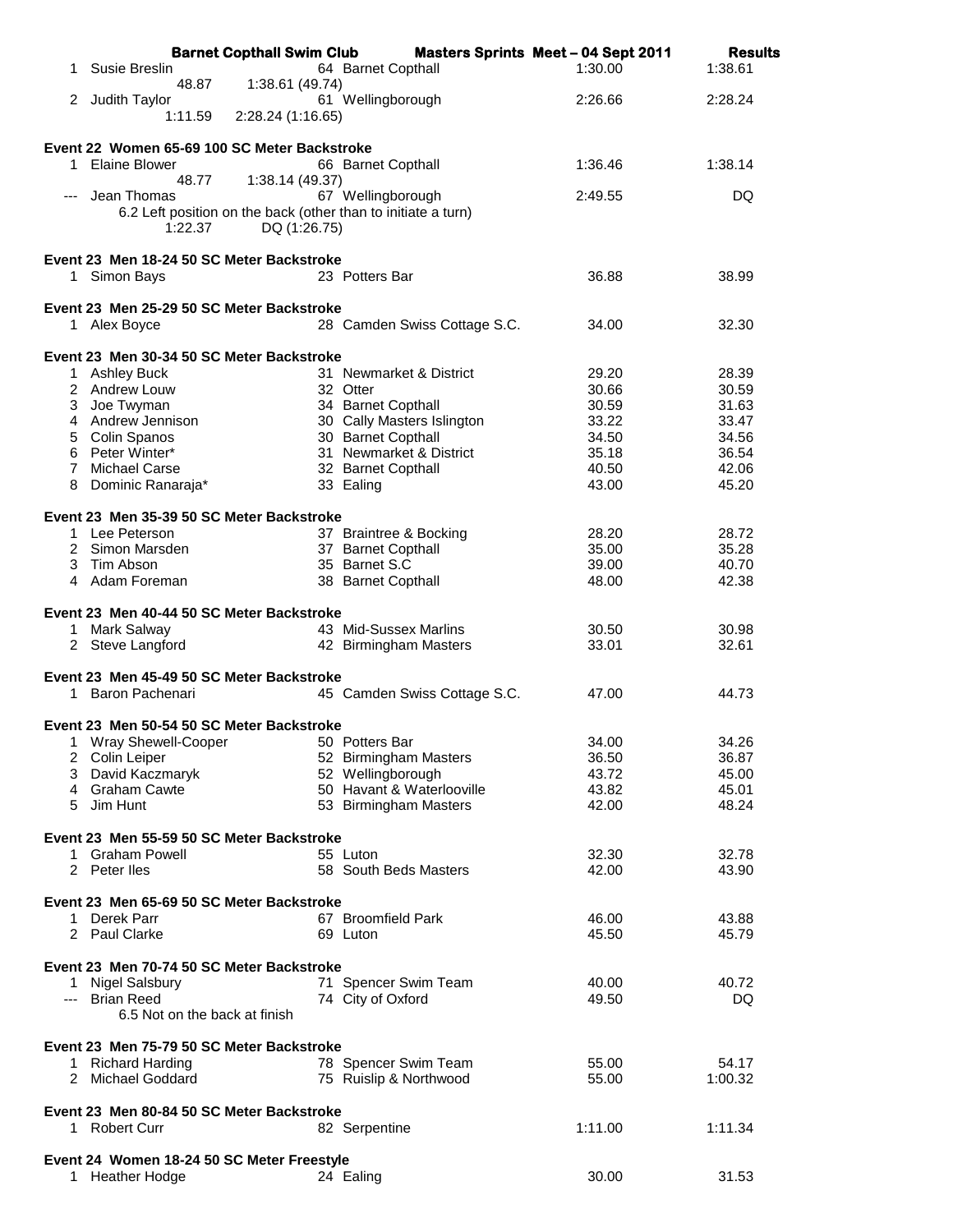|                                            | <b>Barnet Copthall Swim Club</b>           |  |                                  | <b>Masters Sprints Meet - 04 Sept 2011</b> | <b>Results</b> |  |  |  |
|--------------------------------------------|--------------------------------------------|--|----------------------------------|--------------------------------------------|----------------|--|--|--|
|                                            | 2 Olivia Curtin                            |  | 18 Newmarket & District          | 33.50                                      | 32.83          |  |  |  |
| 3 <sup>1</sup>                             | Judith Nicholson                           |  | 23 Griffins of Enfield           | 32.00                                      | 33.13          |  |  |  |
|                                            |                                            |  |                                  |                                            |                |  |  |  |
| Event 24 Women 25-29 50 SC Meter Freestyle |                                            |  |                                  |                                            |                |  |  |  |
|                                            | 1 Georgina Heyn                            |  | 27 Ealing                        | 25.83                                      | 27.75          |  |  |  |
|                                            | 2 Kira Neal                                |  | 27 Romford Town                  | 28.60                                      | 29.47          |  |  |  |
|                                            | 3 Sarah Pearse                             |  | 29 South Beds Masters            | 30.01                                      | 29.78          |  |  |  |
|                                            | 4 Anna Fenton                              |  | 29 Camden Swiss Cottage S.C.     | 29.90                                      | 30.28          |  |  |  |
| 5                                          | Laure Bacher-Fuentes                       |  | 28 Otter                         | 29.20                                      | 30.35          |  |  |  |
|                                            | 6 Melanie Evans                            |  | 26 Barnet Copthall               | 30.50                                      | 30.40          |  |  |  |
|                                            | 7 Joanne Holder                            |  | 26 South Beds Masters            | 30.50                                      | 30.63          |  |  |  |
| 8                                          | Vicky Rogers                               |  | 27 Barnet Copthall               | 31.99                                      | 31.32          |  |  |  |
|                                            | 9 Nicola Lawrence                          |  | 29 Potters Bar                   | 33.41                                      | 33.18          |  |  |  |
|                                            | 10 Fiona Mcwhirter                         |  | 27 Camden Swiss Cottage S.C.     | 35.55                                      | 35.15          |  |  |  |
|                                            |                                            |  |                                  |                                            |                |  |  |  |
|                                            | Event 24 Women 30-34 50 SC Meter Freestyle |  |                                  |                                            |                |  |  |  |
|                                            | 1 Gina Hobson                              |  | 34 Otter                         | 29.50                                      | 28.92          |  |  |  |
|                                            | 2 Michelle Matson                          |  | 33 Basingstoke Bluefins          | 31.50                                      | 31.08          |  |  |  |
|                                            | 3 Becky Collins                            |  | 33 Hertsmere Flyers              | 37.95                                      | 38.45          |  |  |  |
|                                            |                                            |  |                                  |                                            |                |  |  |  |
|                                            | Event 24 Women 35-39 50 SC Meter Freestyle |  |                                  |                                            |                |  |  |  |
|                                            | 1 Karen Brown                              |  | 37 Spencer Swim Team             | 31.40                                      | 32.22          |  |  |  |
|                                            | 2 Dani Harrison                            |  | 39 Potters Bar                   | 32.85                                      | 33.12          |  |  |  |
|                                            | 3 Irina Gillham                            |  | 35 Spencer Swim Team             | 34.01                                      | 34.16          |  |  |  |
|                                            |                                            |  |                                  | 35.50                                      | 35.58          |  |  |  |
|                                            | 4 Melissa Spears                           |  | 38 Barnet Copthall<br>35 Bexhill |                                            |                |  |  |  |
|                                            | 5 Kirsty Stewart*                          |  |                                  | 56.77                                      | 55.20          |  |  |  |
|                                            |                                            |  |                                  |                                            |                |  |  |  |
|                                            | Event 24 Women 40-44 50 SC Meter Freestyle |  |                                  |                                            |                |  |  |  |
|                                            | 1 Dalia Nissim                             |  | 41 Barnet Copthall               | 30.33                                      | 31.15          |  |  |  |
|                                            | 2 Amanda Goodman                           |  | 41 Phoenix (Basildon)            | 32.50                                      | 31.88          |  |  |  |
|                                            | 3 Sarah Stringer                           |  | 40 Harlow Penguins               | 32.06                                      | 33.25          |  |  |  |
|                                            |                                            |  |                                  |                                            |                |  |  |  |
|                                            | Event 24 Women 45-49 50 SC Meter Freestyle |  |                                  |                                            |                |  |  |  |
|                                            | 1 Natalie Bateson                          |  | 45 Barnet Copthall               | 32.10                                      | 31.95          |  |  |  |
|                                            | 2 Jill Rocky                               |  | 46 Mid-Sussex Marlins            | 35.00                                      | 36.08          |  |  |  |
|                                            | 3 Anne Raymond                             |  | 48 Croydon Amphibians            | 37.00                                      | 37.41          |  |  |  |
|                                            | 4 Rosalyn Robertson                        |  | 49 Amersham                      | 38.78                                      | 39.68          |  |  |  |
|                                            |                                            |  |                                  |                                            |                |  |  |  |
|                                            | Event 24 Women 50-54 50 SC Meter Freestyle |  |                                  |                                            |                |  |  |  |
|                                            | 1 Amanda Heath                             |  | 54 Spencer Swim Team             | 32.90                                      | 33.51          |  |  |  |
|                                            | 2 Linda Brown                              |  | 53 Spencer Swim Team             | 35.00                                      | 34.15          |  |  |  |
|                                            | 3 Lynne Jones                              |  | 53 Havant & Waterlooville        | 37.00                                      | 34.37          |  |  |  |
|                                            |                                            |  |                                  |                                            |                |  |  |  |
|                                            | Event 24 Women 55-59 50 SC Meter Freestyle |  |                                  |                                            |                |  |  |  |
|                                            | 1 Catherine Beckett                        |  | 55 Winchester City Penguins      | 34.30                                      | 32.34          |  |  |  |
|                                            |                                            |  |                                  |                                            |                |  |  |  |
|                                            | Event 24 Women 60-64 50 SC Meter Freestyle |  |                                  |                                            |                |  |  |  |
|                                            | 1 Vicki Buck                               |  | 61 Sudbury & District            | 40.62                                      | 39.85          |  |  |  |
|                                            | 2 Judith Taylor                            |  | 61 Wellingborough                | 54.98                                      | 58.08          |  |  |  |
|                                            |                                            |  |                                  |                                            |                |  |  |  |
|                                            | Event 24 Women 65-69 50 SC Meter Freestyle |  |                                  |                                            |                |  |  |  |
|                                            | 1 Judy Alden                               |  | 65 Barnet Copthall               | 36.50                                      | 36.54          |  |  |  |
|                                            | 2 Elaine Blower                            |  | 66 Barnet Copthall               | 37.96                                      | 38.39          |  |  |  |
|                                            | 3 Ann Broomfield                           |  | 69 St Albans Masters S C         | 58.00                                      | 56.23          |  |  |  |
|                                            |                                            |  |                                  |                                            |                |  |  |  |
|                                            | Event 25 Men 18-24 100 SC Meter Freestyle  |  |                                  |                                            |                |  |  |  |
|                                            | 1 Aidan Nicholls                           |  | 19 Dartford District             | 1:05.00                                    | 1:08.62        |  |  |  |
|                                            | 32.14<br>1:08.62 (36.48)                   |  |                                  |                                            |                |  |  |  |
|                                            |                                            |  |                                  |                                            |                |  |  |  |
|                                            | Event 25 Men 25-29 100 SC Meter Freestyle  |  |                                  |                                            |                |  |  |  |
|                                            | 1 Rhodri Humphreys                         |  | 29 Royal Navy                    | 57.37                                      | 56.36          |  |  |  |
|                                            | 56.36 (29.07)<br>27.29                     |  |                                  |                                            |                |  |  |  |
| 2                                          | Graeme Spence                              |  | 25 City of Oxford                | 54.92                                      | 56.68          |  |  |  |
|                                            | 27.67<br>56.68 (29.01)                     |  |                                  |                                            |                |  |  |  |
| З                                          | Oliver Caldwell                            |  | 29 Otter                         | 56.18                                      | 57.40          |  |  |  |
|                                            | 27.44                                      |  |                                  |                                            |                |  |  |  |
|                                            | 57.40 (29.96)                              |  |                                  |                                            |                |  |  |  |
| 4                                          | Andrew Czyzewski                           |  | 28 Borough of Kirklees           | 57.78                                      | 58.11          |  |  |  |
|                                            | 28.59<br>58.11 (29.52)                     |  |                                  |                                            |                |  |  |  |
| 5                                          | Mark Strugnell                             |  | 27 Borough of Harrow             | 1:01.29                                    | 1:01.21        |  |  |  |
|                                            | 29.58<br>1:01.21 (31.63)                   |  |                                  |                                            |                |  |  |  |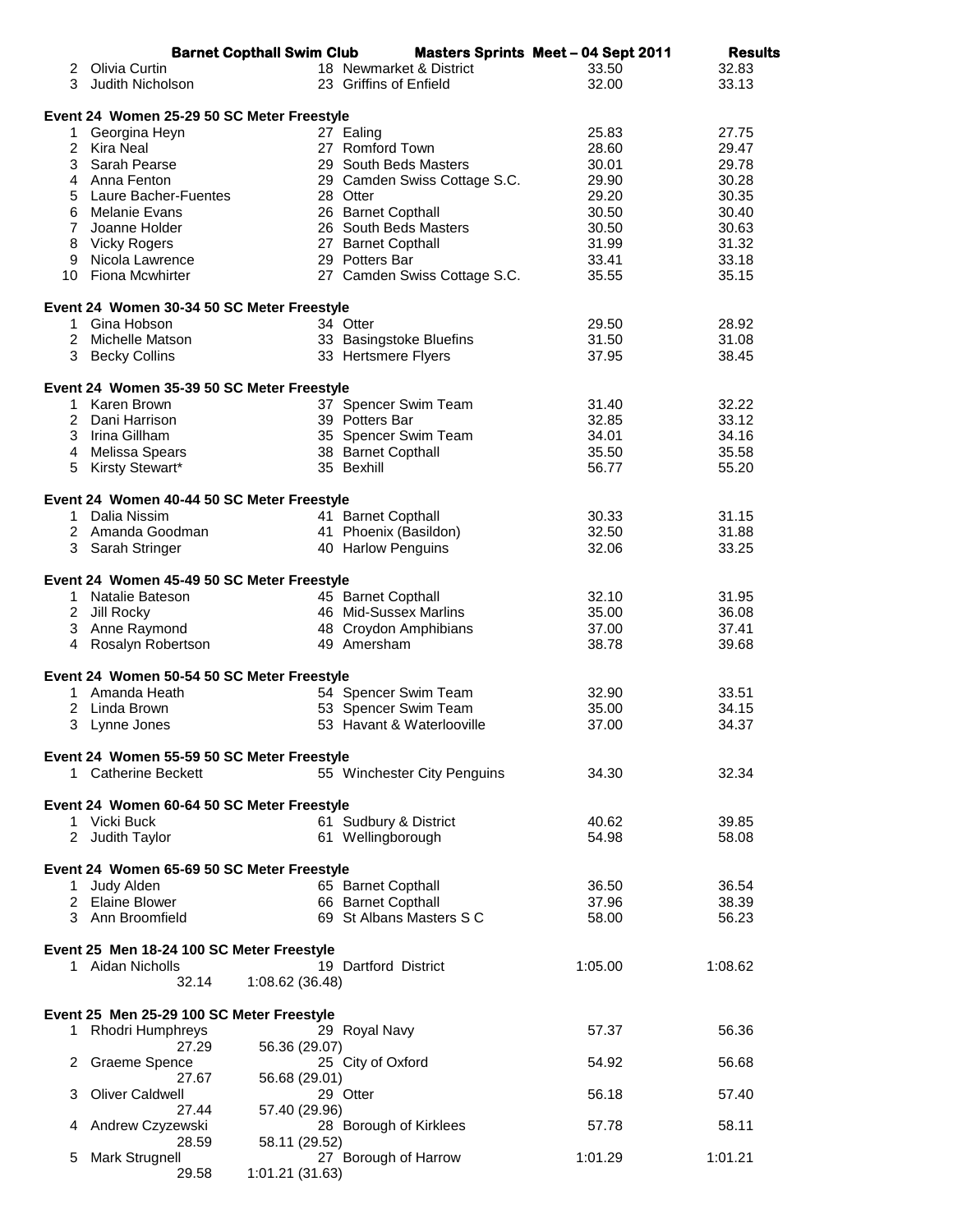|                                           |                                                                     | <b>Barnet Copthall Swim Club</b>                           |                              | <b>Masters Sprints Meet - 04 Sept 2011</b> | <b>Results</b> |  |  |  |
|-------------------------------------------|---------------------------------------------------------------------|------------------------------------------------------------|------------------------------|--------------------------------------------|----------------|--|--|--|
| Event 25 Men 30-34 100 SC Meter Freestyle |                                                                     |                                                            |                              |                                            |                |  |  |  |
|                                           | 1 David Roberts<br>26.78                                            | 30 Otter<br>55.05 (28.27)                                  |                              | 55.00                                      | 55.05          |  |  |  |
| 2                                         | Andrew Louw                                                         | 32 Otter                                                   |                              | 57.81                                      | 55.95          |  |  |  |
| З                                         | 26.89<br>Benjamin Pennington                                        | 55.95 (29.06)<br>31 Spencer Swim Team                      |                              | 57.00                                      | 57.58          |  |  |  |
| 4                                         | 28.09<br>Enrico Hahn                                                | 57.58 (29.49)<br>30 Otter                                  |                              | 59.54                                      | 59.38          |  |  |  |
|                                           | 28.34                                                               | 59.38 (31.04)                                              |                              |                                            |                |  |  |  |
| 5                                         | Joe Twyman<br>28.00                                                 | 34 Barnet Copthall<br>59.41 (31.41)                        |                              | 59.59                                      | 59.41          |  |  |  |
| 6                                         | Simon Harvey<br>28.90                                               | 30 Reading<br>1:00.69 (31.79)                              |                              | 58.50                                      | 1:00.69        |  |  |  |
| 7                                         | Andrew Jennison                                                     |                                                            | 30 Cally Masters Islington   | 1:03.40                                    | 1:02.38        |  |  |  |
| 8                                         | 30.13<br>Richard Weatherhead                                        | 1:02.38 (32.25)<br>30 Barnet Copthall                      |                              | 1:07.00                                    | 1:05.47        |  |  |  |
| 9                                         | 32.29<br>Christoph Rahmede                                          | 1:05.47 (33.18)<br>32 Shiverers                            |                              | 1:05.00                                    | 1:08.46        |  |  |  |
| 10                                        | 32.69<br>Peter Winter*                                              | 1:08.46 (35.77)<br>31 Newmarket & District                 |                              | 1:09.12                                    | 1:12.52        |  |  |  |
|                                           | 35.15                                                               | 1:12.52 (37.37)                                            |                              |                                            |                |  |  |  |
| 11                                        | Dominic Ranaraja*<br>36.62                                          | 33 Ealing<br>1:14.80(38.18)                                |                              | 1:24.00                                    | 1:14.80        |  |  |  |
|                                           |                                                                     |                                                            |                              |                                            |                |  |  |  |
| 1                                         | Event 25 Men 35-39 100 SC Meter Freestyle<br>Nicola Carniato        |                                                            | 35 Camden Swiss Cottage S.C. | 1:03.60                                    | 1:05.58        |  |  |  |
|                                           | 31.40<br>Simon Marsden                                              | 1:05.58 (34.18)<br>37 Barnet Copthall                      |                              | 1:07.00                                    | 1:07.22        |  |  |  |
| 3                                         | 32.58<br>Avise Perissinotto                                         | 1:07.22 (34.64)                                            | 35 Camden Swiss Cottage S.C. | 1:10.55                                    | 1:19.27        |  |  |  |
|                                           | 36.81                                                               | 1:19.27 (42.46)                                            |                              |                                            |                |  |  |  |
|                                           | Event 25 Men 40-44 100 SC Meter Freestyle                           |                                                            |                              |                                            |                |  |  |  |
|                                           |                                                                     |                                                            |                              |                                            |                |  |  |  |
|                                           | 1 Paul Clemence                                                     | 41 East Leeds                                              |                              | 54.98                                      | 56.27          |  |  |  |
| 2                                         | 27.32<br>Philip McHugh                                              | 56.27 (28.95)                                              | 40 Camden Swiss Cottage S.C. | 57.00                                      | 57.88          |  |  |  |
| 3                                         | 27.84<br>David Stannard                                             | 57.88 (30.04)<br>40 Reading                                |                              | 1:01.00                                    | 1:01.47        |  |  |  |
|                                           | 29.68                                                               | 1:01.47 (31.79)                                            |                              |                                            |                |  |  |  |
| 4                                         | Paul Smoothy<br>30.42                                               | 43 Spencer Swim Team<br>1:02.50 (32.08)                    |                              | 1:02.75                                    | 1:02.50        |  |  |  |
|                                           | 5 David Griggs<br>30.97                                             | 43 Romford Town<br>1:05.08(34.11)                          |                              | 1:03.80                                    | 1:05.08        |  |  |  |
|                                           |                                                                     |                                                            |                              |                                            |                |  |  |  |
| 1.                                        | Event 25 Men 45-49 100 SC Meter Freestyle<br><b>Matthew Gomez</b>   | 45 City of Oxford                                          |                              | 1:02.50                                    | 1:04.18        |  |  |  |
| 2                                         | 29.37<br>Jonathan Refson                                            | 1:04.18 (34.81)<br>46 Potters Bar                          |                              | 1:11.56                                    | 1:10.66        |  |  |  |
| 3                                         | 33.10                                                               | 1:10.66 (37.56)                                            |                              | 1:26.00                                    | 1:27.18        |  |  |  |
|                                           | Keith Spence<br>41.31                                               | 45 South Beds Masters<br>1:27.18 (45.87)                   |                              |                                            |                |  |  |  |
| ---                                       | David Strahan<br>4.4 Start before starting signal                   |                                                            | 49 Camden Swiss Cottage S.C. | 1:30.00                                    | DQ             |  |  |  |
|                                           |                                                                     |                                                            |                              |                                            |                |  |  |  |
|                                           | Event 25 Men 50-54 100 SC Meter Freestyle<br>1 Wray Shewell-Cooper  | 50 Potters Bar                                             |                              | 1:02.00                                    | 1:02.38        |  |  |  |
| 2                                         | 29.94<br>Colin Leiper                                               | 1:02.38 (32.44)<br>52 Birmingham Masters                   |                              | 1:10.00                                    | 1:08.26        |  |  |  |
|                                           | 33.55                                                               | 1:08.26 (34.71)                                            |                              |                                            |                |  |  |  |
| 3                                         | Philip Holme<br>34.60                                               | 52 Barnet Copthall<br>1:12.36 (37.76)                      |                              | 1:12.50                                    | 1:12.36        |  |  |  |
| 4                                         | David Kaczmaryk<br>37.24                                            | 52 Wellingborough<br>1:19.79 (42.55)                       |                              | 1:16.99                                    | 1:19.79        |  |  |  |
|                                           |                                                                     |                                                            |                              |                                            |                |  |  |  |
|                                           | Event 25 Men 55-59 100 SC Meter Freestyle<br>1 Christopher Marshall | 55 South Beds Masters                                      |                              | 1:09.80                                    | 1:10.07        |  |  |  |
|                                           | 33.84<br>2 Peter lles                                               | 1:10.07(36.23)<br>58 South Beds Masters<br>1:10.65 (36.37) |                              | 1:10.00                                    | 1:10.65        |  |  |  |